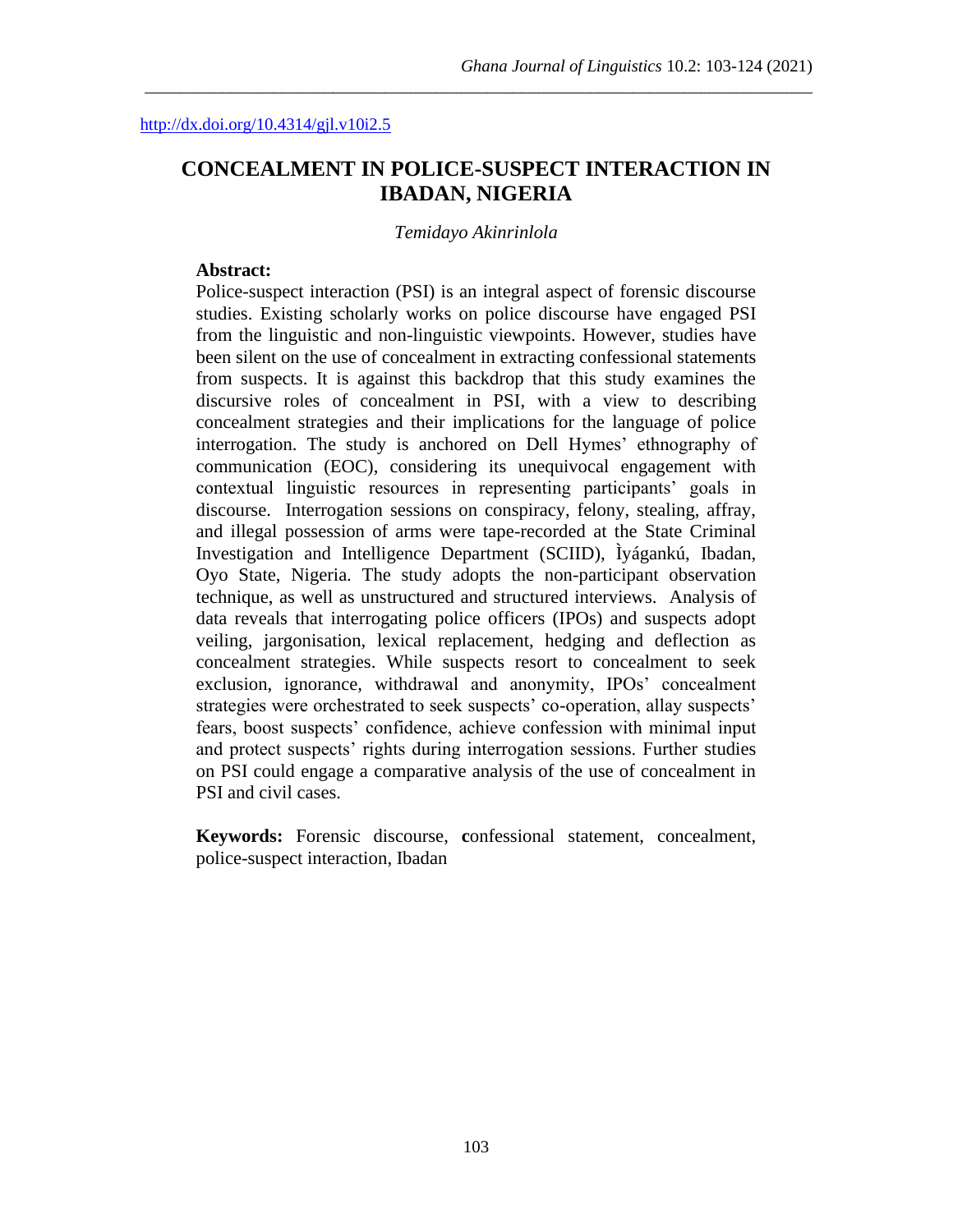## **1. Introduction**

PSI is a form of institutional discourse that is characterised by peculiar genre and style. The social actors (police officers and suspects) involved in the discourse manipulate linguistic resources to achieve institutional goals in the encounter. A police officer is a person whose job, within the confines of the law, is to apprehend suspects while a suspect is a person who is thought to be guilty of a crime (Akinrinlola, 2016). During PSI, the two social actors work at cross purposes; IPOs are motivated by the desire to get suspects confess to crime while suspects weave their responses to escape incrimination. IPOs' questions and suspects' responses are laden with varying linguistic devices aimed at expressing a number of ideologies in PSI. One of the noticeable discourse devices employed is the preponderant engagement of concealment. IPOs and suspects withhold certain information for specific purposes. Concealment is "the use of language to hide information and intentions during interaction" (Clark 1992: 2). It is a discourse device aimed at making information unknown to a third party. The Criminal Investigation and Intelligence Department, Ìyágankú, Ibadan, Oyo State, is a unit of the Nigeria Police Force devoted to crime investigation. It is a section of the Force to which serious criminal cases within Oyo State are referred. This unit parades highly trained police officers who possess respectable crime investigation skills. In their interactions, the use of concealment by these social actors is context-driven. In other words, the context of the cases informs the use of concealment in such encounters.

\_\_\_\_\_\_\_\_\_\_\_\_\_\_\_\_\_\_\_\_\_\_\_\_\_\_\_\_\_\_\_\_\_\_\_\_\_\_\_\_\_\_\_\_\_\_\_\_\_\_\_\_\_\_\_\_\_\_\_\_\_\_\_\_\_\_\_\_\_\_\_\_\_\_\_\_\_\_

Studies (Abbe and Brandson, 2014; Szczyrbak, 2014; Akinrinlola, 2016; Akinrinlola, 2017; Sunday and Akinrinlola, 2017; Akinrinlola, 2019; Ajayi and Akinrinlola, 2020) have investigated police discourse from the linguistic and non-linguistic viewpoints. However, sufficient discourse analytical investigations have not engaged the resourcefulness of concealment and its roles in PSI. Besides, studies have not sufficiently engaged Dell Hymes' contextual variables in assessing how information is managed via concealment in PSI. Although studies have interrogated the deployment of concealment in news reports, such studies have not established the role of concealment in institutional discourse. This study maintains that scholarly investigations have not engaged the discursive import of concealment in PSI. More specifically, existing studies have not interrogated how contextual features: setting, participant, ends, key, instrumentalities, norms and genre of discourse activate meaning via concealment. It is against this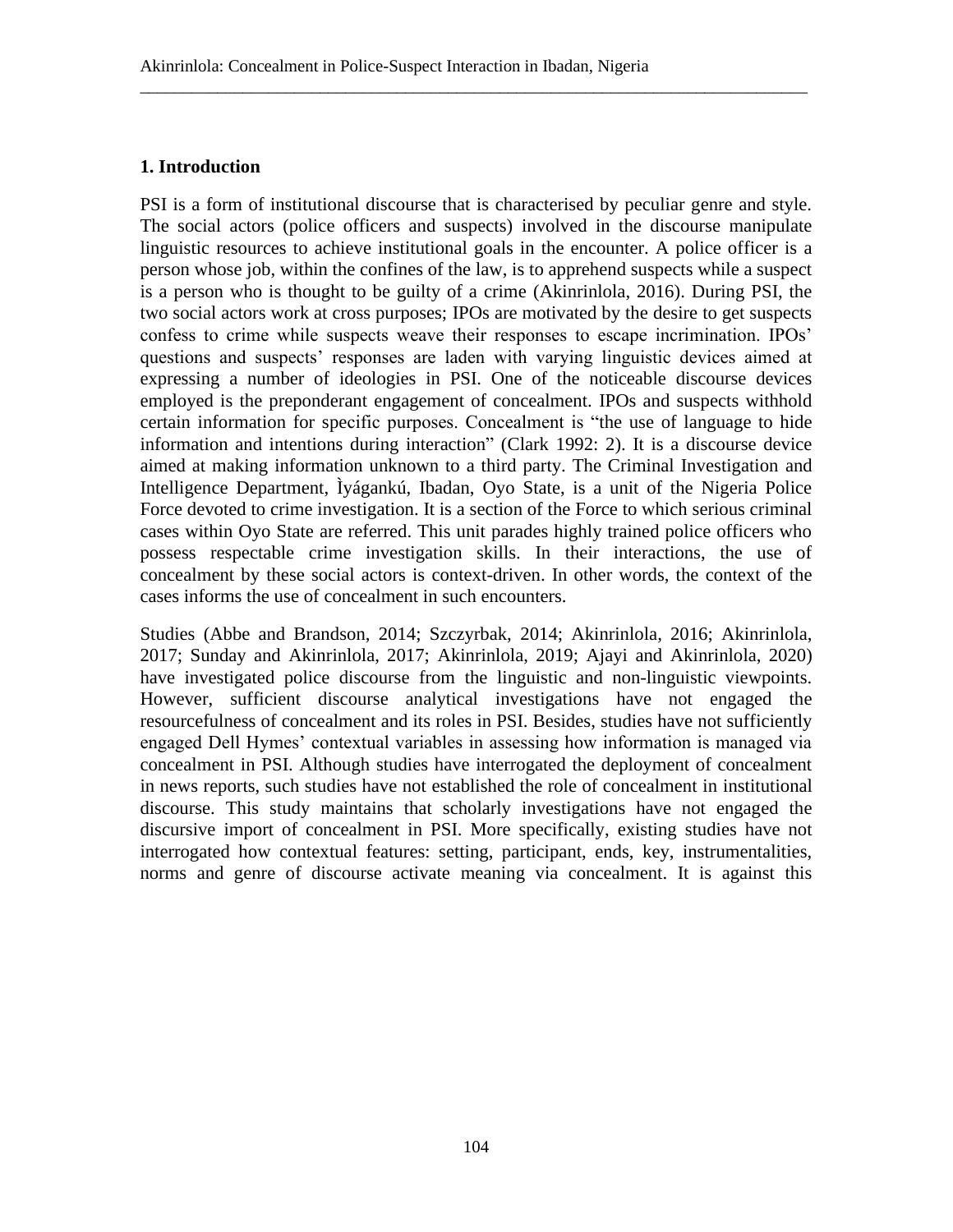background that this paper investigates the role of concealment in PSI with a view to describing the motivation behind concealment in PSI. This paper is premised on the following research questions: What is the motivation behind the use of concealment in PSI? What are the discursive tools of concealment in PSI? What does concealment reveal about the language of police interrogation? To respond to these questions, this study uses Dell Hymes' Ethnography of Communication as the theoretical framework, considering its resourceful engagement of context in representing meaning in language. This study is significant for a number of reasons. Apart from provoking an understanding of how police interrogation works, a discursive engagement of context-motivated concealment in PSI will be of immense benefit to students and teachers of discourse analysis. The study will also be a good inclusion to existing studies in forensic discourse studies.

\_\_\_\_\_\_\_\_\_\_\_\_\_\_\_\_\_\_\_\_\_\_\_\_\_\_\_\_\_\_\_\_\_\_\_\_\_\_\_\_\_\_\_\_\_\_\_\_\_\_\_\_\_\_\_\_\_\_\_\_\_\_\_\_\_\_\_\_\_\_\_\_\_\_\_\_\_\_

#### 1.1. Concealment in discourse

Concealment is a discourse strategy for managing information in discourse. Since information is central to decision making, concealment becomes a strategy for achieving an end in any discourse enterprise. From the linguistic perspective, concealment is the act of withholding information for specific reasons. It is the deployment of linguistic variables to hide information and intentions. From the pragmatic perspective, concealment is interpreted as a form of positive politeness strategy (Rana and Al-Deleimi, 2018). It is conceived as an aspect of Gricean maxims, which is laden with a number of pragma-rhetorical import. Clark (1992: 2) describes concealment as "a means of hiding information and intentions from other over-hearers." To Schroter (2013: 5), concealment is "a form of silence, although it can also be rather wordy." Concealment is presented as "an act that prevents others from gaining access to facts" (Odebunmi 2011:12). Akinrinlola (2017:13) sees concealment as "a strategy of deception or manipulation". Fyke (2014: 10) explains that concealment is "a means of persuasion in that the concealer controls information by creating a way that suits him in a bid to win others' admiration". He further argues that concealment is an act of withholding information for specific purposes. He maintains that the act of concealing information is characterised and defined in terms of context and purpose. He contends that these conditions determine the nature and the strategies of concealment in discourse.

Mc Cornack (1992) holds that concealment is a strategy of manipulation alongside three other strategies: fabrication, distortion and equivocation. Ekman (1985) sees concealment as "a preferred form of deception compared to lying". They define concealment in terms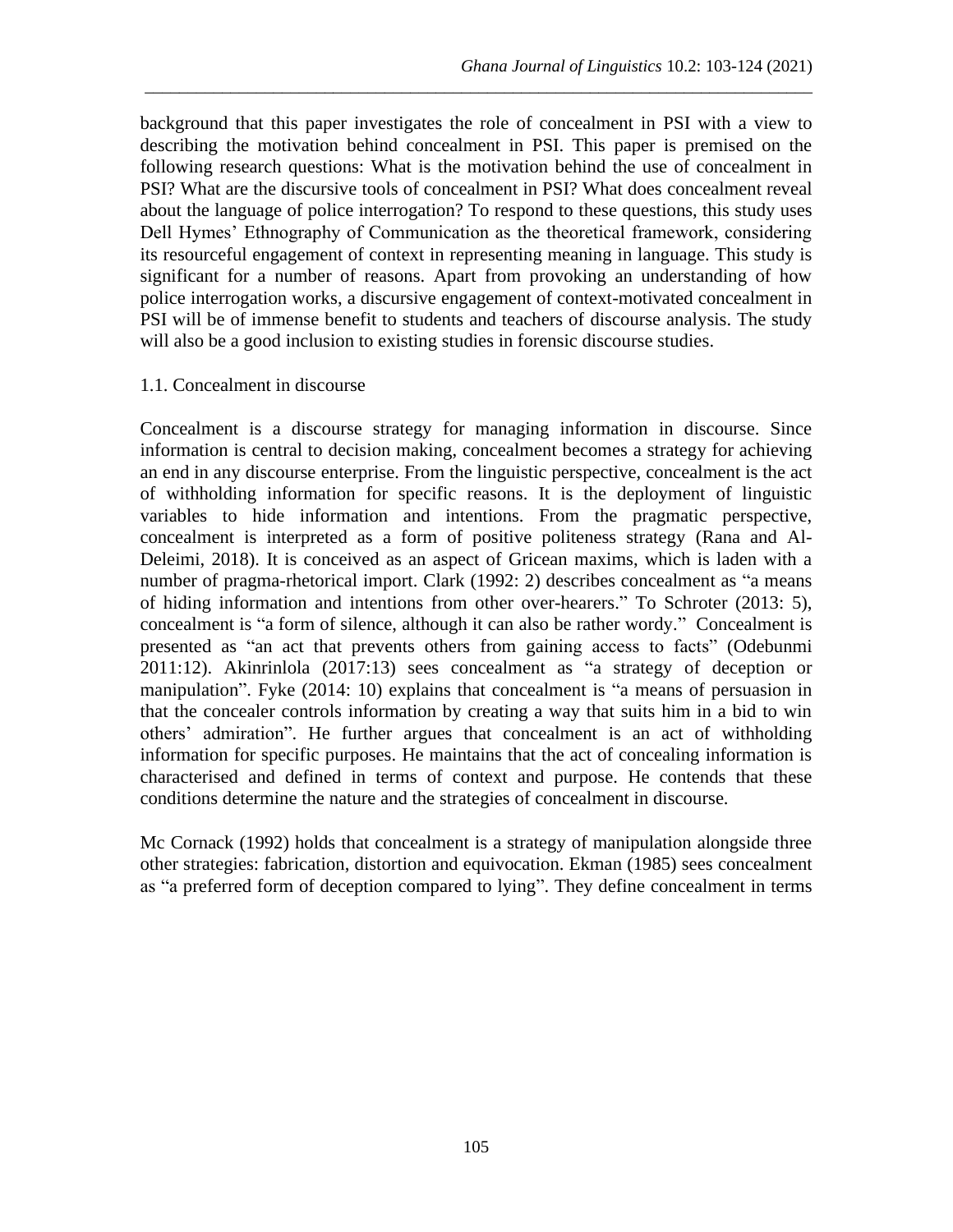of 'incompleteness' not telling the whole truth, whereas lying is the act of telling the untruth. According to Baron (2003:21), concealment "involves issuing lies and false assumptions to hide the truth". Baron (2003) and Asya (2013) agree that the mental activity is instrumental here. The speaker could rely on the emotions of the target to manipulate. From the foregoing, concealment could be described as a resourceful information management strategy employed by IPOs and suspects to achieve institutional goals. The goal of such information management strategy, from the perspectives of IPOs and suspects, is to extract confessional statements from suspects and evade incrimination.

\_\_\_\_\_\_\_\_\_\_\_\_\_\_\_\_\_\_\_\_\_\_\_\_\_\_\_\_\_\_\_\_\_\_\_\_\_\_\_\_\_\_\_\_\_\_\_\_\_\_\_\_\_\_\_\_\_\_\_\_\_\_\_\_\_\_\_\_\_\_\_\_\_\_\_\_\_\_

## **2. Review of related literature**

A plethora of studies have been done on police discourse. While some of the studies engage PSI from the non-linguistic approach, a good number of the studies investigate PSI from the linguistic viewpoint. Carter (2009) examines police interview interaction using conversation analysis. She adopts participants' mutual understanding and orientation to the context shown through their own talk. The study explores thirty-five (35) extracts from a corpus of one hundred and fifty (150) police interviews. The study reveals that policing talk uses laughs and silence as forms of conveying ideologies in police interview. On the impact of police behaviour on confessional statements by suspects, Karlijn, Giebels, and Taylor (2010) examine how the use of different influencing behaviour by IPOs affects the provision of information by suspects. Using authentic video-taped police interview, the study submits that rational arguments were more effective in eliciting case-related information from low-context suspects than high high-context suspects. On the contrary, high-context, rather than low-context suspects, seemed to respond negatively in terms of explicitly refusing to give information. On the use of the English language in the Nigeria Police Force (NPF), Udoh (2010) engages a description of linguistic features of the language of the Nigeria Police, using Onitsha as a case study. The study uses participant observation technique to investigate the use of the English language in the Force. Results show that proficiency in the use of the English language in the Nigeria Police Force depends on police officers' level of education. Udoh's study revolves around features of occupational variety of the English language in the NPF.

Drawing data from police interviews, Abbe and Brandson (2014) investigate how rapport is built and managed in police interview. The study holds that rapport in police interview can increase information from witnesses and improve trust, cooperation, agreement and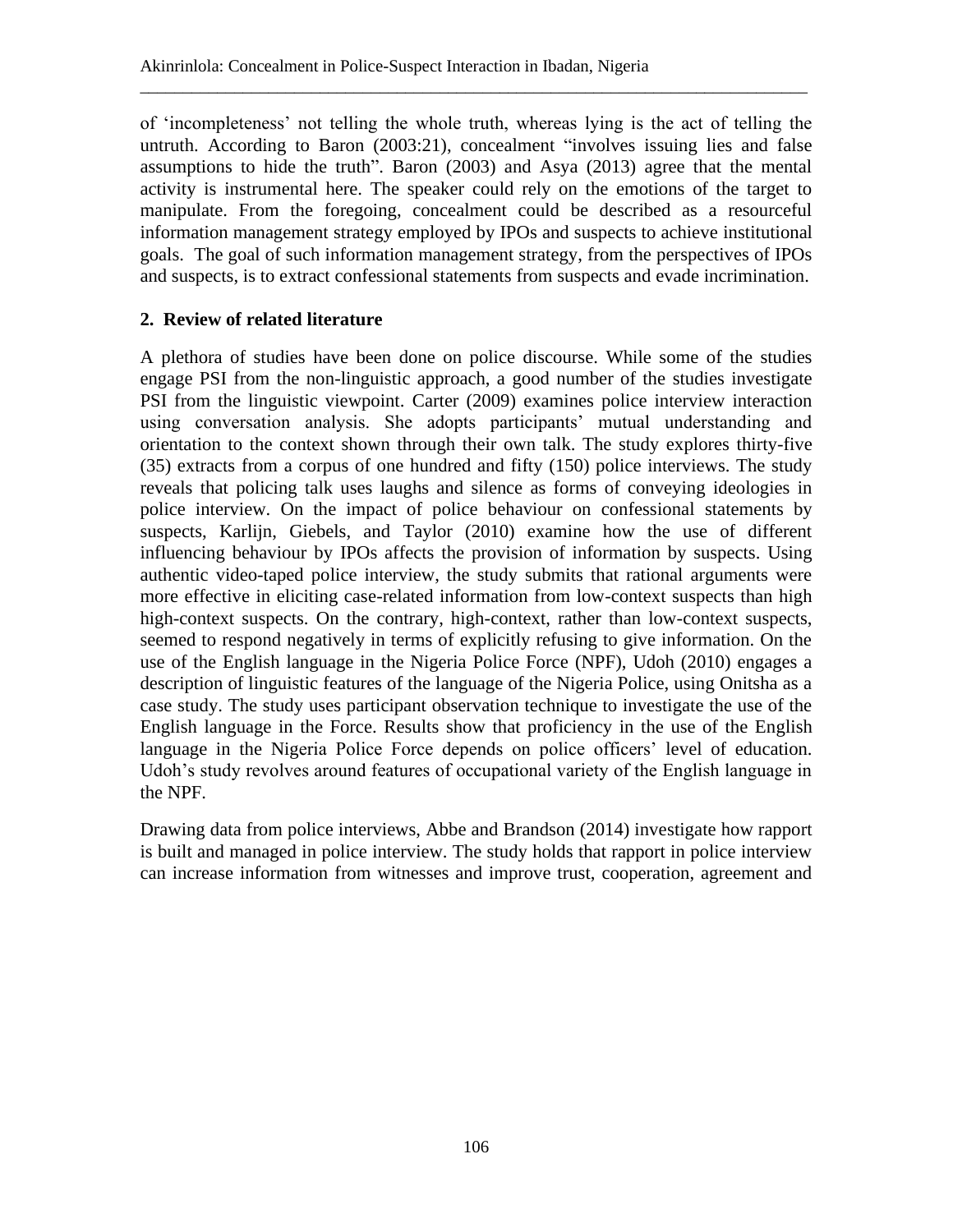negotiation. He however, regrets that law enforcement agents pay little or attention to rapport in police interrogation. Szczyrbak (2014) studies pragmatic marker use in police interviews. The study submits that IPOs and suspects rely on contextual import of pragmatic markers to signal their intentions during interrogation. Farinde, Olajuyigbe and Adegbite (2015) investigate discourse control strategies in the use of the English language in police interrogation in Nigeria with a view to identifying the themes embedded in such discourse. Using the meta-pragmatics model, the study reveals that, assault, affray, house-breaking, obtaining by false pretense, abduction and robbery cases were the common themes in the discourse. The study equally submits that IPOs employ illocutionary force to demonstrate control in the discourse. The study is relevant in terms of its exposition of power negotiation via pragmatic means in PSI. Akinrinlola (2017) investigates the discursive import of deception in PSI in Ibadan, Nigeria. Tape-recorded interrogation on assault, burglary and stealing, rape and affray constitute the data for the study. The study submits that equivocation and baiting are vital instruments of deception in PSI.

\_\_\_\_\_\_\_\_\_\_\_\_\_\_\_\_\_\_\_\_\_\_\_\_\_\_\_\_\_\_\_\_\_\_\_\_\_\_\_\_\_\_\_\_\_\_\_\_\_\_\_\_\_\_\_\_\_\_\_\_\_\_\_\_\_\_\_\_\_\_\_\_\_\_\_\_\_\_

On negotiation tactics in PSI, Sunday and Akinrinlola (2017) investigate negotiation strategies adopted by IPOs in eliciting confessions from suspects. They identify persuasion as one of the potent strategies of eliciting confessing, especially with hardened criminals. On the discursive representation of evidence in police interview, Harworth (2017) examines the construction of evidence in rape discourse. The goal of the study was to produce defense evidence. The paper demonstrates the interactional mechanisms through which interview co-constructs the interviewee's own version of events. The study equally provides justification for the legal ramifications by focusing on the construction of consent. Kahn, Steels, Mc Mahon and Stewart (2017) investigate differential activities across cultures during PSI. The study focuses on white, black and latino suspects. The study uses 139 white suspects, 42 blacks and 35 latino suspects. The use of force case files and associated written narratives were analysed. Results show that blacks and latino suspects receive more force in the beginning stages of the interaction whereas whites escalated in level of force faster after initial levels.

With regard to influence of procedures on police interrogation, John and Michael (2017) analyse and develop series of hypotheses regarding the use of procedurally just policing during suspect encounters. The study relies on systematic social observation of data from police encounters with suspects. Findings show that from regression model, the most important predictors of police officers' exercising authority in a procedurally just manner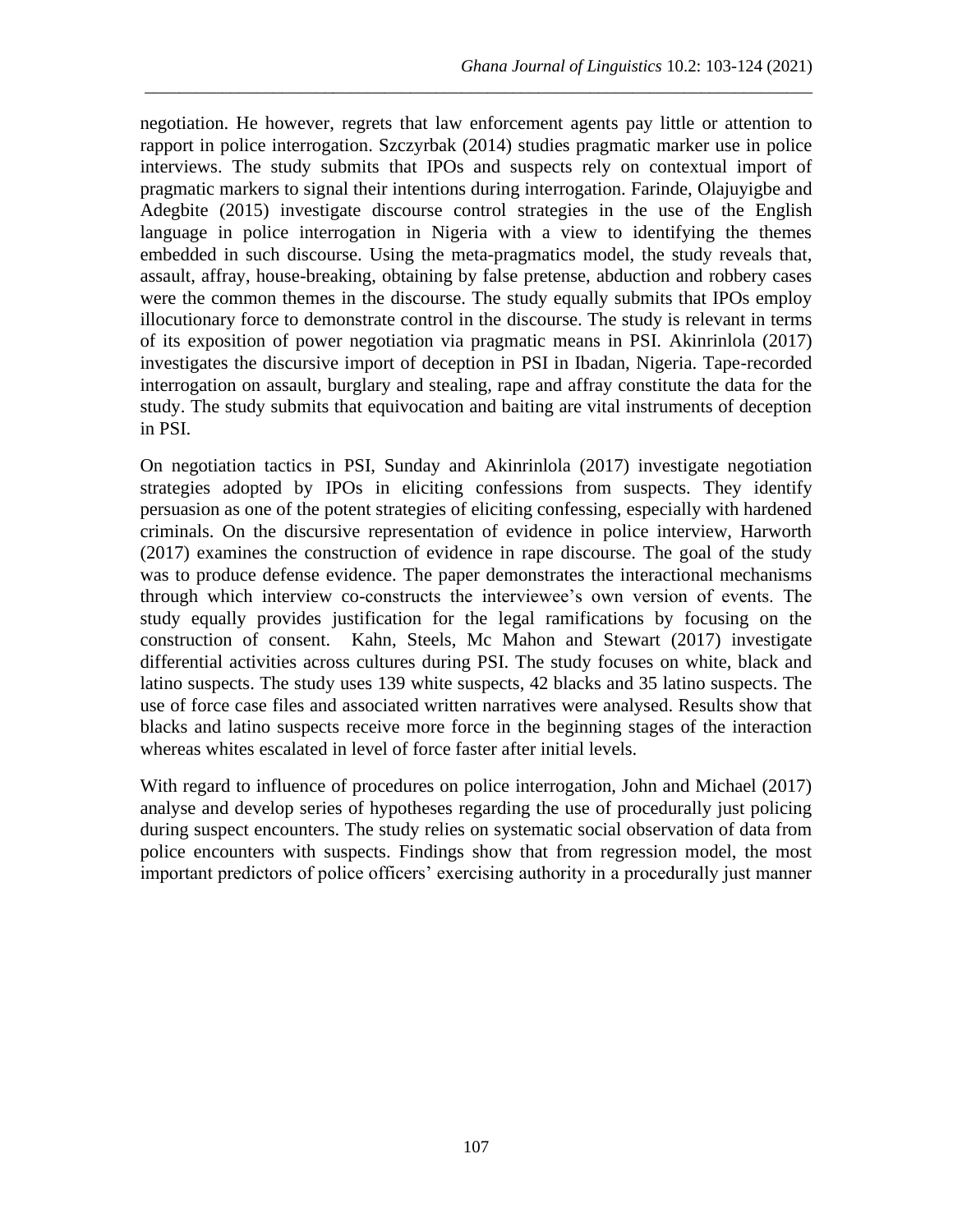include: the level of self-control displayed by suspects, the number of citizens onlookers voice and social status. Considering the influence of police behavioural pattern on criminal identification, Omoroghomwan (2018) examines four known police behavioural strategies towards criminal identification among police personnel in Nigeria. The study uses two hundred and seventeen (217) respondents. Analysis of data reveals that police officers' use of service and defection is vital to criminal identification. It establishes that the strategy assists the police in tracking criminal activities. While Omoroghomwan's study investigates behavioural patterns on criminal identification, the present study describes how concealment functions as a means of extracting confessional statement from suspects. Considering the role of deixis in PSI, Akinrinlola (2019) investigates the discursive roles of deixis in PSI in Ibadan, Nigeria. Tape-recorded interrogation sessions on rape, burglary and stealing, affray, obtaining by false pretense, arson, kidnapping and robbery were analysed, using insights from discourse analysis. The study reveals that IPOs and suspects manipulate deixis to express collectivism, self-assertion and labeling.

\_\_\_\_\_\_\_\_\_\_\_\_\_\_\_\_\_\_\_\_\_\_\_\_\_\_\_\_\_\_\_\_\_\_\_\_\_\_\_\_\_\_\_\_\_\_\_\_\_\_\_\_\_\_\_\_\_\_\_\_\_\_\_\_\_\_\_\_\_\_\_\_\_\_\_\_\_\_

While most of these studies (Karlijn et al., 2010; Carter, 2015; Farinde, et al., 2015; Akinrinlola, 2017; Harworth, 2017; John and Michael, 2017; Kahn et al., 2017; Sunday and Akinrinlola, 2017; Omoroghomwan, 2018; Akinrinlola, 2019) are devoted to discursive practices in PSI, only Udoh (2010) investigates the sociolinguistics of the English language in the Nigeria Police Force. Studies are yet to engage how context defines extraction of confessional statements in PSI. Concealment remains a viable discursive mechanism used by IPOs and suspects to sustain the management of confessional statements during police interrogation. This explains why this paper examines how concealment functions as a means of managing information in PSI.

## 2.1. Theoretical Framework: Ethnography of Communication

Ethnography of speaking (EOS) was propounded by Dell Hymes in 1962 to describe what transpires when we engage in communication. It favours the social approach to language. The concept of EOS explains how our experiences are communicated in our cultures. EOS was later redefined as Ethnography of Communication (EOC) in 1964. It is the analysis of communication within the context of the social and cultural practices and beliefs of members of a particular society. Hymes (1964) holds that ethnography of communication describes the relationship between language and social class. EOC explores the connection between language and the extra-linguistic cultural context. The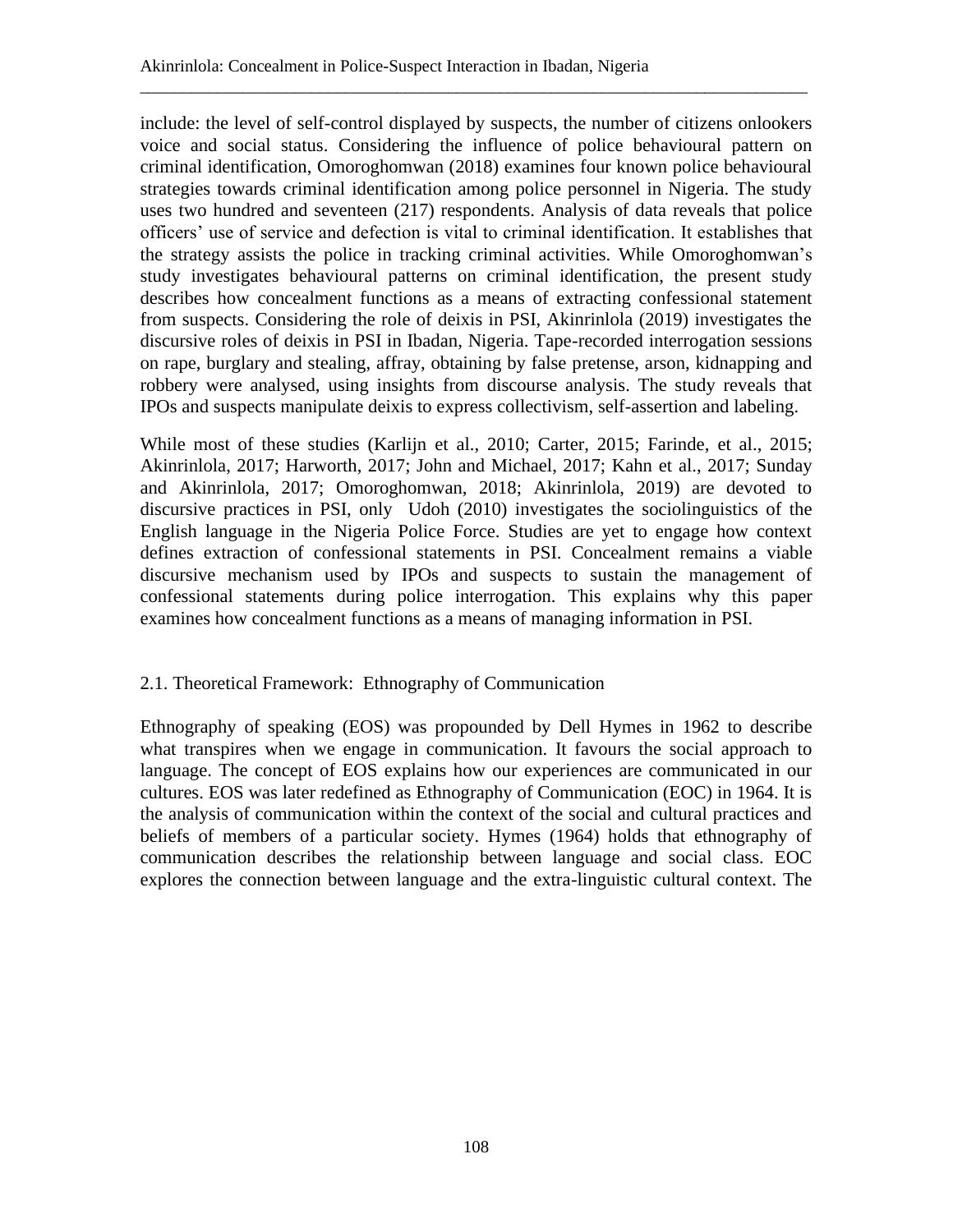concept holds that any speech event comprises several components, and the analysis of the components is an integral aspect of ethnography of communication. These components define the features of context of communication. The features of communication, according to Dell Hymes, include:

\_\_\_\_\_\_\_\_\_\_\_\_\_\_\_\_\_\_\_\_\_\_\_\_\_\_\_\_\_\_\_\_\_\_\_\_\_\_\_\_\_\_\_\_\_\_\_\_\_\_\_\_\_\_\_\_\_\_\_\_\_\_\_\_\_\_\_\_\_\_\_\_\_\_\_\_\_\_

**Setting**: This refers to the time an action takes place. It also includes the psychological setting, nature of the communication and the degree of formality of the speech event. The setting is the State Criminal Investigation and Intelligence Department, Ìyágankú, Ibadan, Oyo State, Nigeria.

**Participants:** This refers to the speakers and hearers of a particular speech event. It also takes into account the social roles of the participants, and how it influences the communication. The participants involved in the discourse are IPOs and suspects who share unequal social roles during PSI.

**Ends**: This has to do with the goal, purpose or outcome of the communication. IPOs and suspects work at cross purpose; while the goal of IPO is to get suspects confess, suspects, on the other hand, manipulate linguistic resources to escape incrimination.

**Act and sequence**: This refers to the order of the communication. In other words, it has to do with the form a speech event takes. Communication is ordered in a particular manner so that it can be meaningful to the other participants. PSI is rendered in adjacency pairs. IPOs enact control of the discourse through interrogative constructions while suspects also perform a number of acts in their responses.

**Key**: This has to do with the way we behave during speech event. Context of speech informs the way we behave during interaction. For example, we use different tones when we are engaged in different discursive practices. Our tones and facial expression communicate different meanings in contexts. IPOs and suspects resort to a number of social practices in a bid to achieve their goals.

**Instrumentalities**: This holds that the context of discourse influences speech. It refers to the style we adopt in speech events. In casual conversations, our words are mostly colloquial. However, in any formal speech, we choose our words carefully. IPOs are formal in their interaction with suspects. The social actors (IPOs and suspects) choose words that would enhance their goals.

**Norms**: These refer to the social rules governing the behaviour of people in a particular discourse. PSI is guided by some conventional rules, and these rules are strictly followed during interrogation sessions.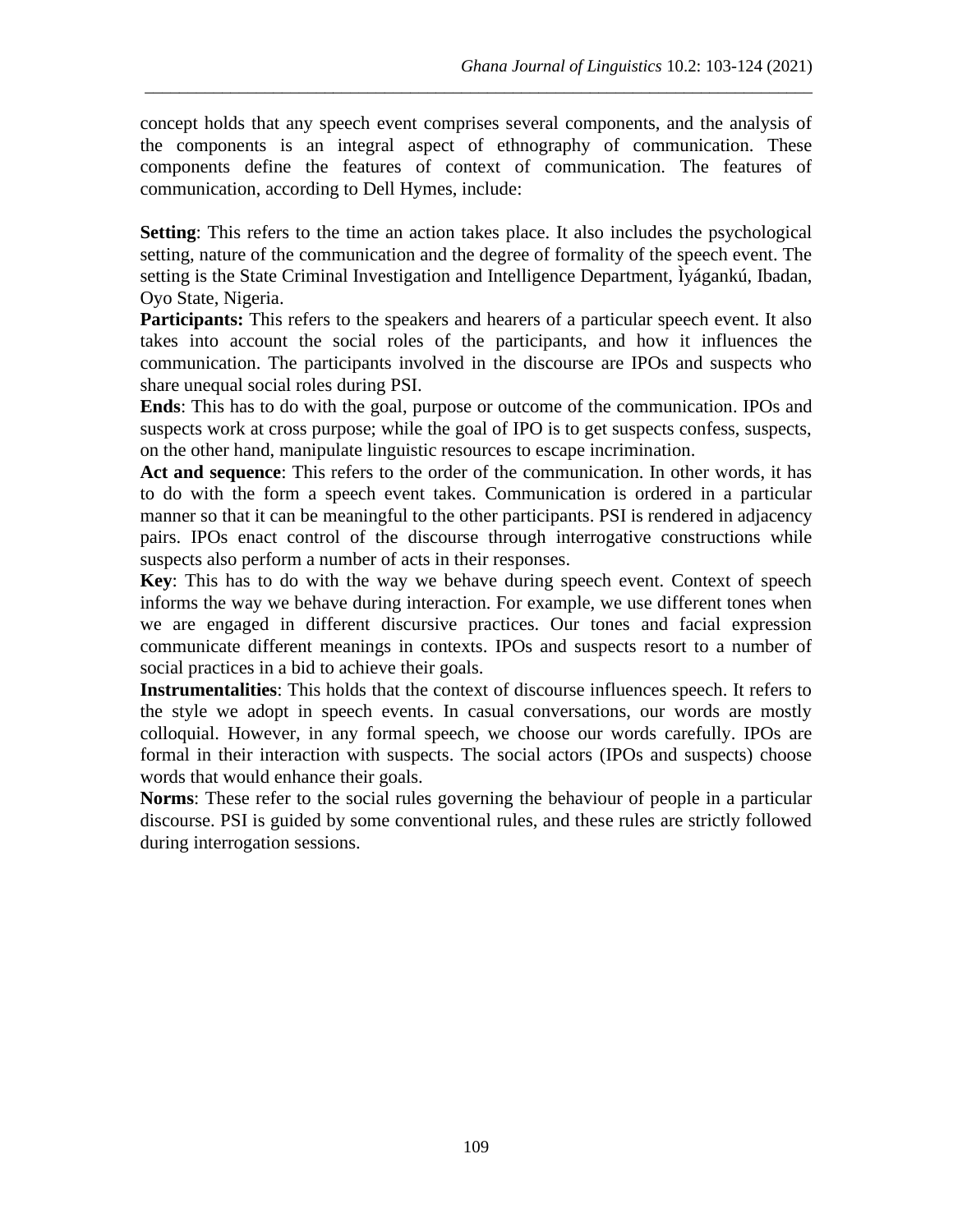**Genre**: This refers to the kind of speech act performed. Different speech communities have different ways of identifying a genre. PSI as a peculiar genre is marked with institutional formalities. These formalities influence the entire interrogation process.

\_\_\_\_\_\_\_\_\_\_\_\_\_\_\_\_\_\_\_\_\_\_\_\_\_\_\_\_\_\_\_\_\_\_\_\_\_\_\_\_\_\_\_\_\_\_\_\_\_\_\_\_\_\_\_\_\_\_\_\_\_\_\_\_\_\_\_\_\_\_\_\_\_\_\_\_\_\_

This paper's adoption of Dell Hyme's ethnography of communication is predicated on the fact that PSI manifests a robust use of concealment as a discourse strategy. Since EOC investigates the connection between language and context, the paper relies on its use in interrogating how the use of concealment in PSI reveals the negotiation of intentions, social action, social roles and discursive practices in PSI.

## **3. Method**

Police interrogation sessions constitute the data for the study. The researcher taperecorded police interrogation sessions at the State Criminal Investigation and Intelligence Department, Ìyágankú, Ibadan, Oyo State, Nigeria. It is a department of the Force that is saddled with crime investigation of cases from around the State. Approval to collect data was sought for, and obtained from relevant authorities. Twenty-five sessions of interrogations were randomly audio tape-recorded. Interrogations on cases such as conspiracy and stealing, malicious damage, affray and illegal possession of arms were tape-recorded. The non-participant observation technique was adopted. The study also adopted structured and unstructured interview. One hundred IPOs, comprising sixty senior personnel and forty members of the rank and file, were interviewed on the rationale behind the use of concealment in police interrogation. The selected officers demonstrate good knowledge and robust experience of the techniques of engaging concealment as an interrogative strategy in interrogation. The essence of such interview was to compare the submissions of the IPOs with the results of the study. The suspects were briefed that the interrogation process would be observed for research purposes. They were reliably informed that the research was for academic purpose, and that the results of such research would only be kept in the library for teaching and further research. The purpose of informing and educating the suspects was to address the bias that might arise as a result of the presence of non-police officers and a recording device at the venue of the interrogation.

For ethical reasons, the permission of the suspects was sought orally and documented by the IPOs. The names and locations of the suspects were also coded. However, ten cases were purposively selected because of their relative manifestation of concealment in the interaction. IPOs and suspects' contributions were studied closely, and the use of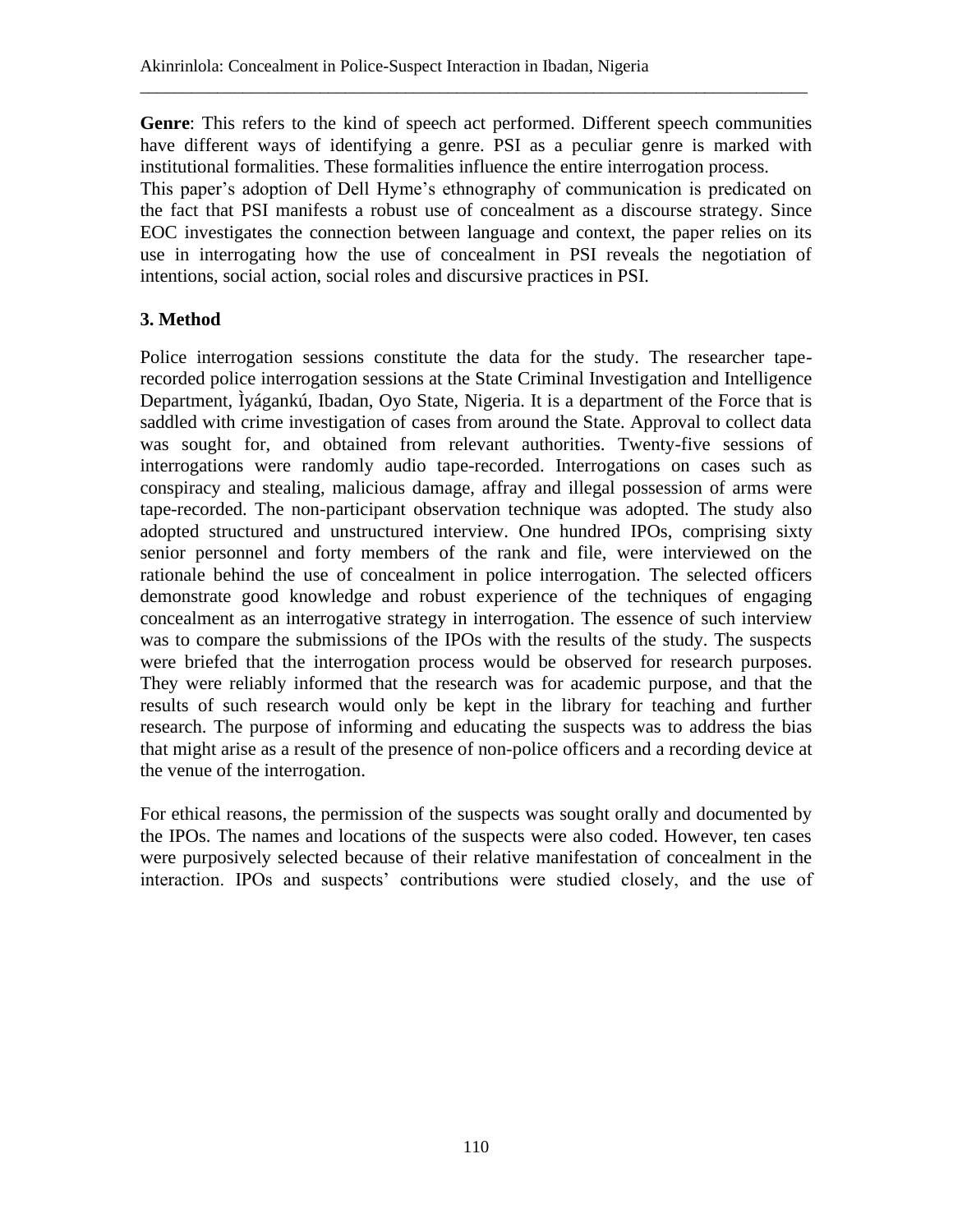concealment as means of expressing their motivations was identified. The data collected were transcribed into text, and for conversations in Yoruba and Pidgin, efforts were made to translate them into the English language. The translation process follows a one-to-one process to ensure that meaning is not distorted in the analysis. The study uses Dell Hymes' ethnography of communication to describe the motivation behind concealment in PSI. Concealment strategies of IPOs and suspects were identified and described in relation to their contextual features. The study identifies various discursive devices used in negotiating concealment in PSI. The discursive devices were described in terms of their contextual functions and implications for the language of PSI.

\_\_\_\_\_\_\_\_\_\_\_\_\_\_\_\_\_\_\_\_\_\_\_\_\_\_\_\_\_\_\_\_\_\_\_\_\_\_\_\_\_\_\_\_\_\_\_\_\_\_\_\_\_\_\_\_\_\_\_\_\_\_\_\_\_\_\_\_\_\_\_\_\_\_\_\_\_\_

### **4. Data Analysis**

#### 4.1. Veiling

Veiling is a discourse strategy employed by speakers or writers to hide information during speech events. Such discourse strategy is aimed at meeting some conversational ends. Our corpus manifest instances of the use of veiling to achieve some discursive ends in the selected interactions. An instance of the use of veiling is presented below:

### **Excerpt 1**

- 1. P: Șé o șe tán láti fowó sowópò pèlú wa?/Are you ready to cooperate with us?
- 2. S: Ògá, mi ò sí lára àwon ọmọkùnrin náà./Sir, I was not part of *the boys*.
- 3. P: Dákẹ́! Báwo lo ṣe mọ XX?/ Keep quiet! How did you know XX?
- 4. S: Alábágbé mi ni. /He is my neighbour.
- 5. P: Báwo lẹ se pinnu isẹ́ náà?/ How did you plan *the deal*?
- 6. S: Ìsẹlẹ̀ náà sẹlẹ̀ nígbà tí mo rìrìnàjò./*The incident* happened when I travelled, Sir.
- 7. P: Ṣé ìyẹn túmò ̣sí pé o ò sí lára wọn?/ Does that mean you were not part of the gang?
- 8. S: Bẹ́ẹ̀ ni ògá. Mi ̣ ò lè ṣe irú nǹkan burúkú bẹ́ẹ̀ ./ Yes, Sir. I cannot do such *a terrible thing*.
- 9. P: (*Ó súnmo ̣́ ọ̀daràn náà*) Màá yanjú ìwé ìtúsílẹ̀ rẹ tí o bá sọ òtítọ́ . Ẹjọ́ tí ò le ni./ *(Moves closer to the suspect)* I will prepare your bail if you tell the truth. It is a light case.
- 10. S:(Ó *ń sunkún*) Ògá, màá sọ gbogbo nhkan tí mo mò nípa rè./ (*Sobbing*) Sir, I will tell you everything I know about it.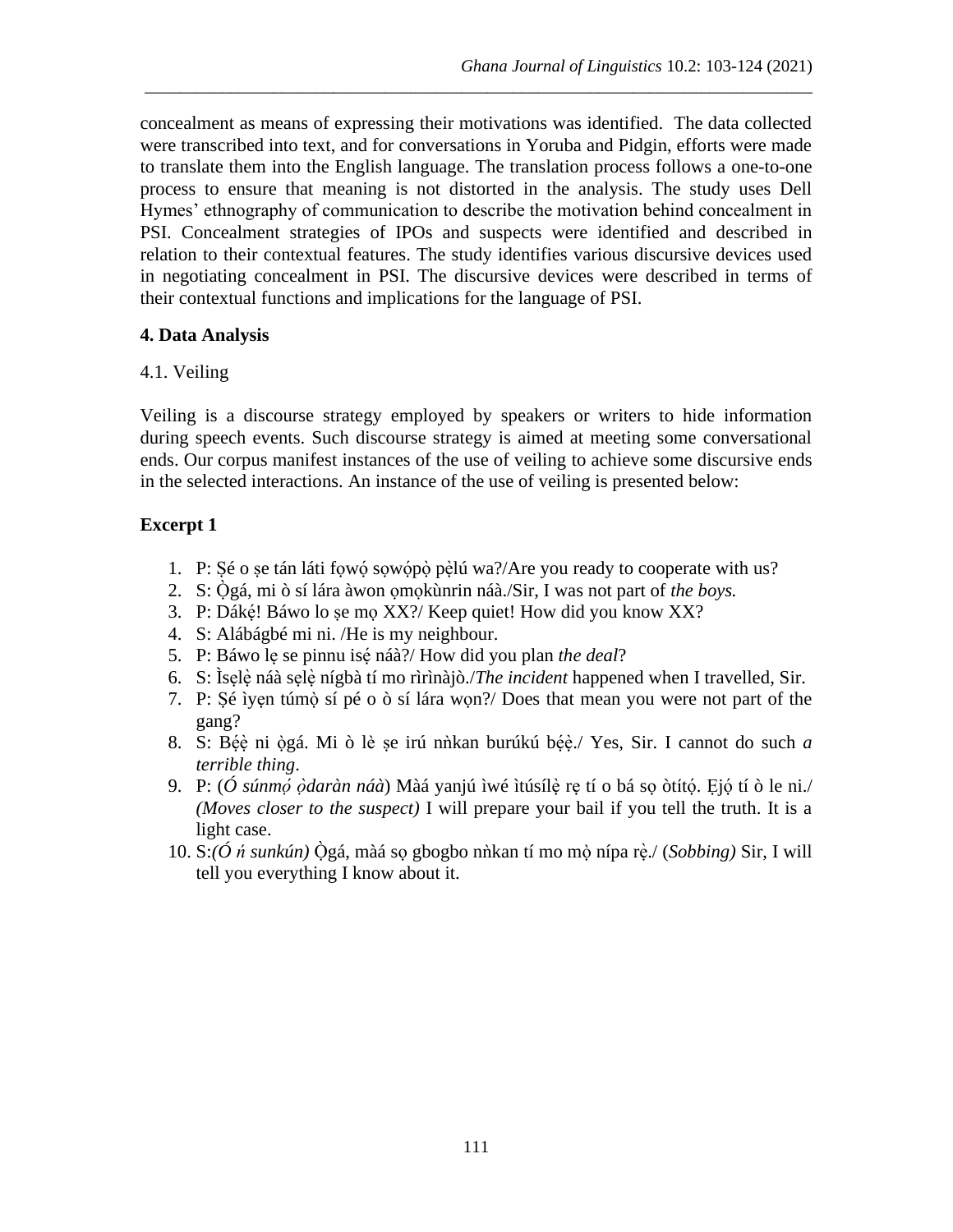11. P: Ṣé o ṣe tán láti fi àgọ́ ọlọ́pàá sílẹ̀?/ Are you ready to leave the Police Station?

\_\_\_\_\_\_\_\_\_\_\_\_\_\_\_\_\_\_\_\_\_\_\_\_\_\_\_\_\_\_\_\_\_\_\_\_\_\_\_\_\_\_\_\_\_\_\_\_\_\_\_\_\_\_\_\_\_\_\_\_\_\_\_\_\_\_\_\_\_\_\_\_\_\_\_\_\_\_

- 12. Bée ni ògá. E jòwó, e ràn mí lówó./ Yes, sir. Please, help me.
- 13. Ejó re ò le. Sáà fowó sowópò, kí n so fún olórí àgó. A á yanjú ìwé ìtúsílè re./Your case is a bail-able offence. Just cooperate, and let me inform the Station Officer. Your bail form will be prepared soon.

Excerpt 1 presents a case of conspiracy and felony. The suspect was arrested for conspiring with some persons to rob a named community Head in XX. The IPO and suspect resort to the use of nominal group orchestrated veiling. The participants adopt nominal items to exclude and background culpability in their utterances. In line 4, the IPO uses *the boys* to refer to the gang that robbed the complainant. The choice of *the boys* in the above line conceals the identity and role of the criminal. The same linguistic strategy runs through line 7. The IPO demands an explanation of how the gang orchestrated the robbery act. The IPO consciously uses the nominal item, *the deal*, to refer to the robbery case. The concealment of the offence committed through the deployment of veiling is a discursive strategy aimed at luring the suspect to confess to the crime committed. The suspect equally resorts to the use of *the incident* in line 8 to exclude the nature of crime committed.

In line 10, the suspect deploys tagging with the use of nominal items to describe the act as being *a terrible thing*. The suspect uses *a terrible thing* in the above line to dissociate himself from the incident. In other words, the nominal group is adopted to castigate and cast aspersion on the perpetrators. The suspect's social acts includes: castigating, withdrawing, tagging and rebuking. All these discursive acts are consciously performed to evade incrimination. The IPO, on the other hand, presses further by promising the suspect of release from custody provided he confesses. This explains why he (the IPO) affirms in line 11 that, *I will prepare your bail if you tell the truth. It is a light case*. Veiling via the use of nominal group is a veritable concealment strategy adopted in the excerpt to exclude the background information that could reveal culpability of the suspect within the case-related phase of the interrogation. The strategy deployed in the excerpt is aimed at mitigating the suspect's role in the crime. In accordance with Hymes' (1964) ethnography of communication, both the IPO and suspect resort to veiling as a discursive tool to achieve an end in the discourse. The social roles of the participants inform their choice of discursive instrumentalities. This study is in tandem with Akinrinlola's (2017) investigation of deception in PSI. However, the area of divergence lies in the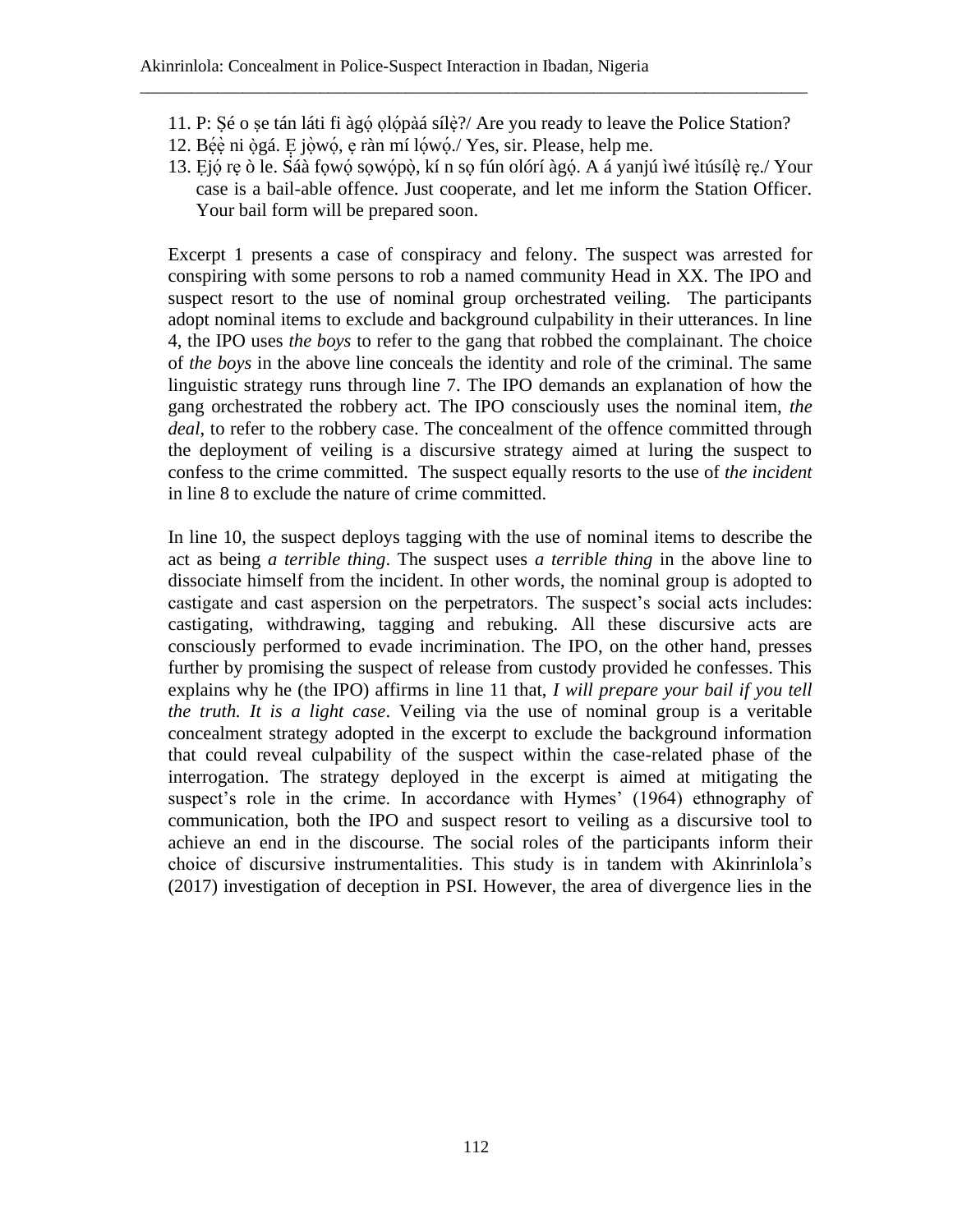discursive approach. The present study reveals that IPOs and suspects tone down information via discursive means in a bid to achieve institutional goals.

\_\_\_\_\_\_\_\_\_\_\_\_\_\_\_\_\_\_\_\_\_\_\_\_\_\_\_\_\_\_\_\_\_\_\_\_\_\_\_\_\_\_\_\_\_\_\_\_\_\_\_\_\_\_\_\_\_\_\_\_\_\_\_\_\_\_\_\_\_\_\_\_\_\_\_\_\_\_

4.2. Jargonisation

One of the discursive tools adopted in the interrogations to conceal intention is the use of police jargon. Police jargon are lexical choices that are strictly technical and restricted to the Nigeria Police Force. Many of these words were used in the course of the interrogation. Some of the jargon include: *exhibits, complainant, suspect, custody, bail, bail bond, defendant, station, statement, crime, beat, surveillance,* and *patrol* were mainly used by IPOs during interrogation. Here is an example from the data:

### **Excerpt 2**

- 1. P: When did the incident happen?
- 2. S: That was on 5th August, 2013.
- 3. P: Were you not on duty that day?
- 4. S: I was, Sir.
- 5. P: What do you do in the office?
- 6. S: I am a technician.
- 7. P: So, as a technician, what do you do?
- 8. S: I repair all electronic gadgets there.
- 9. P: Okay. I don't want to treat you as a suspect if you confess to me. The complainant even said you could not have done something like this.
- 10. S: (*Shaking his head*) Yes, Sir! He knows me!
- 11. P: If you confess your part in the case, I won't keep you in custody.
- 12. S: Okay, Sir!
- 13. P: Why did you run away yesterday when our surveillance team came to your shop?
- 14. S: Sir… sir… I was afraid!
- 15. P: You thought you would get away with such a crime?
- 16. S: I did not commit any crime, Sir.
- 17. P: The Station is a place where you can explain your part in the crime and be granted bail after obtaining your statement.
- 18. S: Yes, Sir!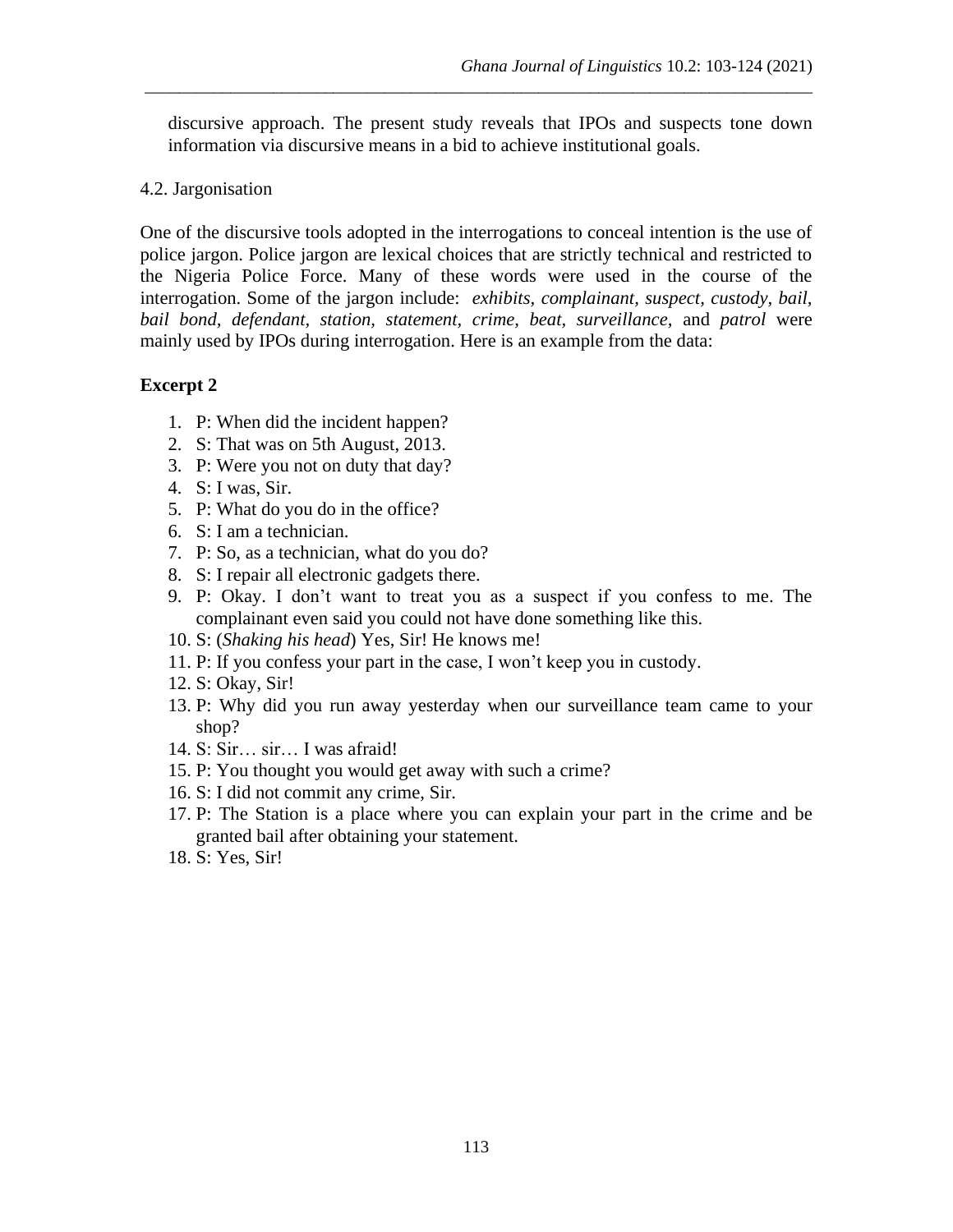The above interaction is a case of stealing. The suspect was one of the workers in a computer firm. Four of the laptops in the company got lost, and the case was reported to the Police Station. Having investigated the case, the IPO got to know that the suspect was one of those that conspired with another worker to steal the laptops. In the interaction, the IPO engages a number of police jargon. Such jargon are laden with contextual meanings. In line 9 of the excerpt, the IPO asserts that, *Okay, I don't want to treat you as a suspect if you confess to me. The complainant even said you could not have some done something like this*. In the above lines, the choice of *suspect* underscores the fact the suspect being investigated has committed a crime, though his culpability has not been ascertained within the confines of the law. The IPO's words technically exonerate the suspect because suspects are usually subjected to series of manhandling during interrogation, but the IPO declares that the suspect would not be treated as such. The choice of the word, *suspect* conceals the intention of the IPO.

\_\_\_\_\_\_\_\_\_\_\_\_\_\_\_\_\_\_\_\_\_\_\_\_\_\_\_\_\_\_\_\_\_\_\_\_\_\_\_\_\_\_\_\_\_\_\_\_\_\_\_\_\_\_\_\_\_\_\_\_\_\_\_\_\_\_\_\_\_\_\_\_\_\_\_\_\_\_

The IPO's use of *complainant* in the interaction also expresses concealment. A complainant is the person who reports a crime to the police. Ordinarily, a complainant expects the police to interrogate a suspect so as to ascertain his culpability, but in this circumstance, the IPO informs the suspect that the complainant had attested to the integrity of the suspect. The IPO further conceals his intention in line 11 by asserting that, *If you confess your part in the case, I won't keep you in custody*. The use of *custody* by the IPO has contextual connotation; it means the state of being detained before trial. The choice of *custody* includes detention, loneliness, fear, discomfort and ill-treatment. In this circumstance, the IPO has only requested the suspect to confess. The suspect's confession automatically guarantees freedom.

In line 13, the IPO uses *surveillance* to establish that the police had been trailing the suspect. In line 17, *crime* and *bail* are used to express the degree of the suspect's crime and the positive face of the law. The IPO uses *crime* and *bail* to affirm the strength and positive face of the law. The use of *bail* prepares the suspect's mind for amicable settlement. In line with Hymes' ethnography of communication, the choices made in the interaction reveal orientations of the participants towards the subject of interrogation. Jargonisation is used by the participants to achieve discursive ends in the interaction. The use of jargonisation as a form of concealment in PSI reveals that, within the sequence in PSI, the IPO and suspect deploy contextual variables to express inherent institutional goals. The use of such contextual variables reveals linguistic peculiarities of police interrogation.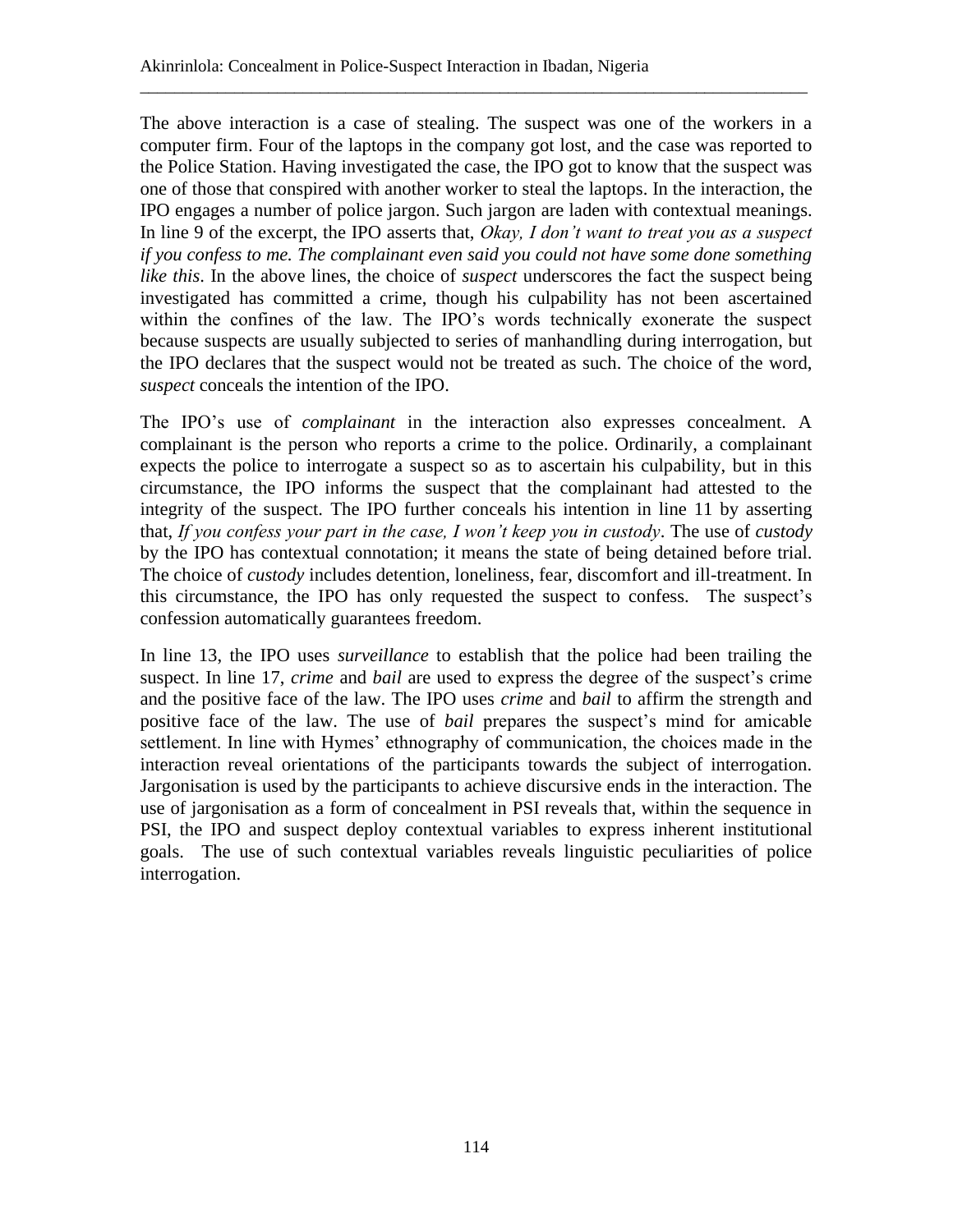#### 4.3. Lexical replacement/ Orchestrating anonymity

Richardson (2007:47) states that "words convey the imprint of society and value judgments'. Words convey connoted as well as denoted meaning". Richardson explains further that all types of words, but particularly nouns, verbs, adjectives and adverbs carry connoted in addition to denoted meanings. These categories of words are often referred to as content or lexical words. Deictic elements were used in the sampled interactions to manipulate and conceal vital pieces of information. The success of any interrogation is hinged on voluntary confession. Aware of such consequences, suspects concealed information from IPOs. IPOs also deployed deictic elements to shroud information in a bid to achieve confessions from suspects. The case of illegal possession of arms in the excerpt below presents the resourcefulness of deictic elements as a concealment strategy in the data:

\_\_\_\_\_\_\_\_\_\_\_\_\_\_\_\_\_\_\_\_\_\_\_\_\_\_\_\_\_\_\_\_\_\_\_\_\_\_\_\_\_\_\_\_\_\_\_\_\_\_\_\_\_\_\_\_\_\_\_\_\_\_\_\_\_\_\_\_\_\_\_\_\_\_\_\_\_\_

### **Excerpt 3**

- 1.P: (Ìgbà wo lo darapọ̀ mó (*Ó tọ́ka sí àwọn ìbọn tí wọ́n gbà padà*) egbẹ́ yìí? When did you join this (*pointing to the recovered weapons on ground*) group?
- 2.S: Ọ̀rẹ́ mi ló mú mi wọ̀ ọ́. (My friend introduced me to it, sir.)
- 3.P: Mo rọ̀ ọ́ láti fọwọ́sọwọ́pọ̀ pẹ̀ lú wa ní ẹjọ́ yìí. Rí i pé o sọ òtítọ́ .
- (I advise you to cooperate with us in this matter. Ensure you tell the truth.)
- 4.P: Báwo lo se darapọ̀ mó egbé yìí?

(How did you get initiated into the group?)

5.S: Ọ̀rẹ́mi ló ràn mí lọ́wọ́ . Mo wà ńlé lọ́ jọ́ kan tí mi ò ṣe nǹkankan ni ọ̀rẹ́ mi wá tí ó ní kí n darapọ̀ mọ́. ́

 (It was one XX, a friend of mine that assisted me. I was just at home doing nothing when he came, and introduced it to me.)

- 6.P: Báwo le se rí àwon ohun èlò tée fi n sisé? (How did you get the materials you use to operate?)
- 7.S: XX ló máa ń kó o wá sí ibi ìpàdé wa.

(XX usually brought them to our meeting point.)

8.P: Báwo lẹ șe ń pinnu isé láabi tée ń șe?

(How do you plan the terrible things you do?)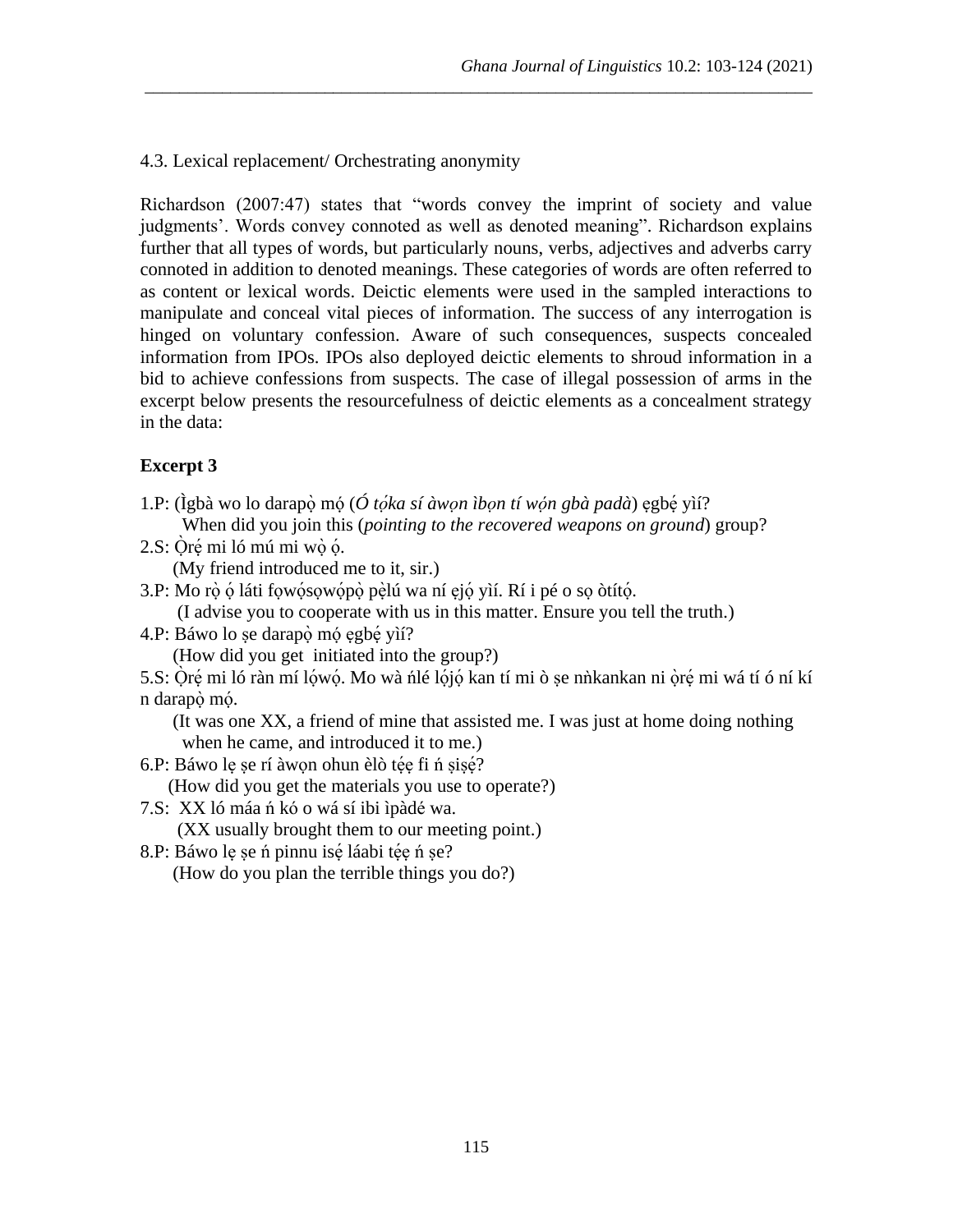- 9.S: XX ló máa ń ta wá lólobó a á sì lo síbè kété tí a bá ti se tán.
	- (XX usually gave us hints about operation and we mobilise to the area whenever we are set.)
- 10.P: Àwọn nǹkan wònyí ( ̣ *Ó nawọ̣́ sí ìbọn, ọ̀bẹ àti oògùn*) ni a rí ní ilé rẹ. Báwo lo se rí won?

\_\_\_\_\_\_\_\_\_\_\_\_\_\_\_\_\_\_\_\_\_\_\_\_\_\_\_\_\_\_\_\_\_\_\_\_\_\_\_\_\_\_\_\_\_\_\_\_\_\_\_\_\_\_\_\_\_\_\_\_\_\_\_\_\_\_\_\_\_\_\_\_\_\_\_\_\_\_

 (These things (pointing to guns, knives and charms) were found in your house. How did you get them?)

11.S: 'Idea' ló fún mi gégé bíi irinsé tèmi.

('Idea' gave them to me as my own instruments.)

Excerpt 3 presents a case of illegal possession of arms. The suspect being investigated was arrested for having some ammunition in his custody. The IPO resorts to the use of deixis as lexical replacement in a bid to avoid labeling the suspect during interrogation. The IPO's use of *this group* in line 1 captures the use of lexis to shield the real identity of the suspect. Considering the setting of the interaction, the IPO and the suspects share unequal roles as participants. The unequal roles of the participants are reflected in the sequence of the interrogation. Using Dell Hymes' ethnography of communication, the IPO deliberately tones down the culpability of the suspect by using the phrase *the group*. However, the recovered weapons, available at the scene of the interrogation, justify the *ends* of the interrogation. The IPO is geared towards extracting confessional statements from the suspect while the suspect, on the other hand, is keen on escaping incrimination. The use of *the group* by the IPO is a strategy aimed at luring the suspect to confess to crime.

In line 2, the suspect further conceals the identity of the group with the use of an exophoric reference, *it*. He (the suspect) affirms that, "My friend lured me into it, Sir". Both participants in the discourse use language to shroud the suspect's culpability by repressing the severity of the crime committed. On how the suspect got the weapons, the IPO mitigates the interrogation by deploying lexical replacement to save the suspect's face. In the IPO's use of *How did you get the materials you use to operate?*, two important choices, *materials* and *operate* are consciously made to douse the tension of the suspect. These choices are instances of what Dell Hymes calls instrumentalities. The IPO's use of *materials* instead of *weapons*, is a strategy to get the suspect confess to crime. The suspect, in line 7 says, *XX usually brought them to our meeting point*. The use of *them* in line 7 refers to the weapons used in perpetrating criminal acts. In line 8 of the excerpt, the IPO uses the phrase, *the terrible things* as a replacement for the criminal acts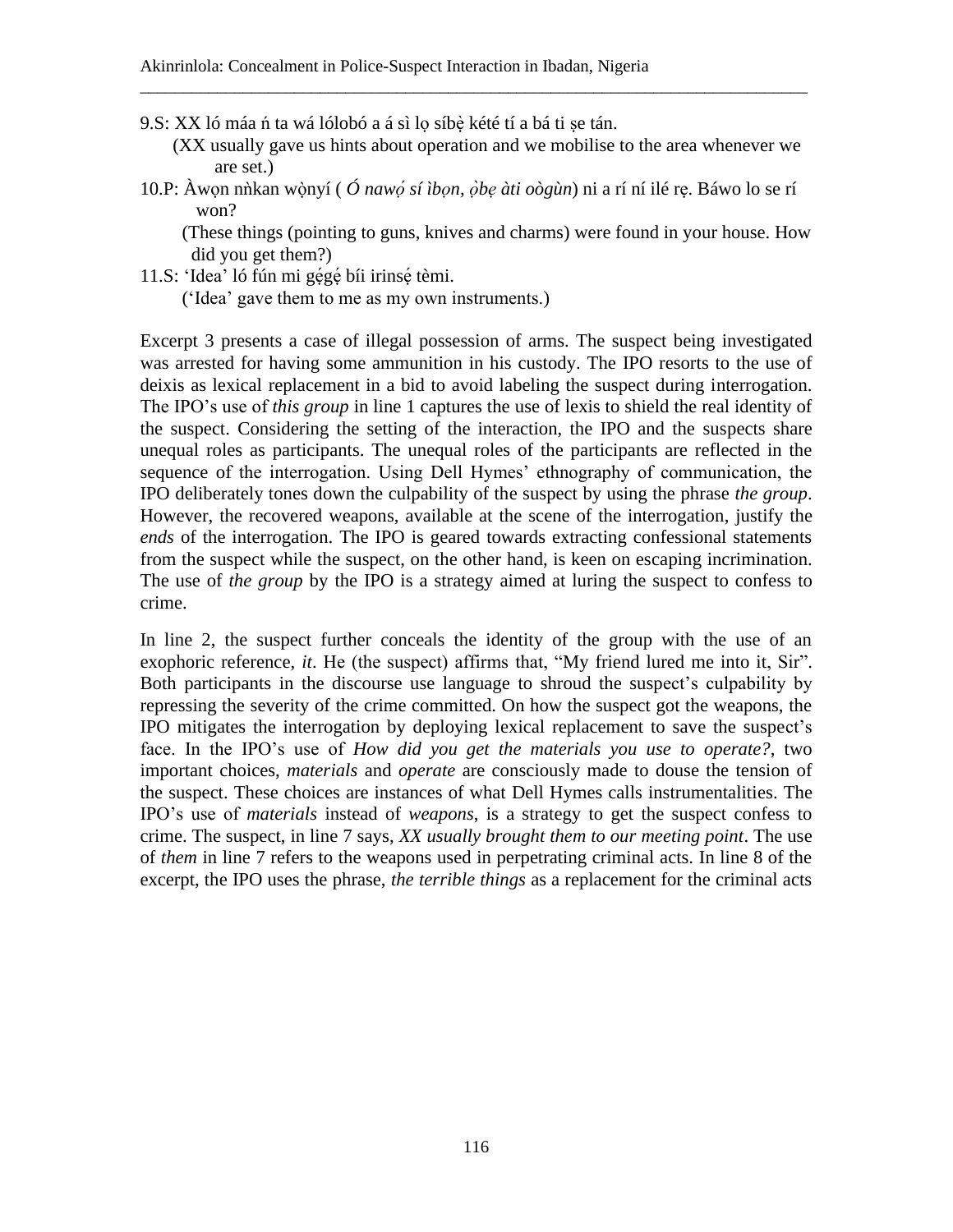of the suspects and his gang. The same concealment strategy is adopted in line 9. The use of *these things* refers to the ammunition used by the suspect in perpetrating criminality. Hymes' ethnography of communication reveals how meaning is achieved via the use of contextual variables in the interaction. The social roles of the participants inform the use of language to communicate intentions. The IPO uses lexical replacement to conceal the severity of the suspect's crime, in a bid to get him confess to crime. The use of such lexical replacement functions as the key and instrumentalities that allay the fears of the suspect. The deployment of the instrumentalities of interaction by the IPO in the excerpt reveals the social action negotiated in the interaction.

\_\_\_\_\_\_\_\_\_\_\_\_\_\_\_\_\_\_\_\_\_\_\_\_\_\_\_\_\_\_\_\_\_\_\_\_\_\_\_\_\_\_\_\_\_\_\_\_\_\_\_\_\_\_\_\_\_\_\_\_\_\_\_\_\_\_\_\_\_\_\_\_\_\_\_\_\_\_

### 4.4. Hedging

Hedging is used to dissociate self from the truthfulness or otherwise of a statement. Hyland (1998:1) states that, hedging refers to "any linguistic means used to indicate either a lack of complete commitment to the truth value of an accompanying proposition, or a desire not to express that commitment categorically"*.* Hedging as a linguistic strategy may be used to facilitate turn-taking, show politeness and mitigate face-threats. Speakers make use of this to lessen threat to public self-image of others. Sometimes, hedge is expressed to conceal information. This is done through vagueness. IPOs and suspects deploy hedges as instrumentalities of discourse. Since interrogation centres on information management in PSI, IPOs and suspects are conscious of their utterances. Confessional statements made by suspects are laden with preponderant use of hedges to achieve a number of interactive goals. An example from our data is presented below:

## **Excerpt 4**

1. P: Dem sey you fight with the Fulani man. You fought with the Fulani man.

S: Oga, dis Fulani don dey disturb us since many months now. Dem dey destroy our crop de way dey like.

Sir, these Fulani people have been disturbing us for months now. They destroy our crops at will…

2. P: Dem sey you kill two of im cow. They alleged you killed two of his cows. S: (*silence*)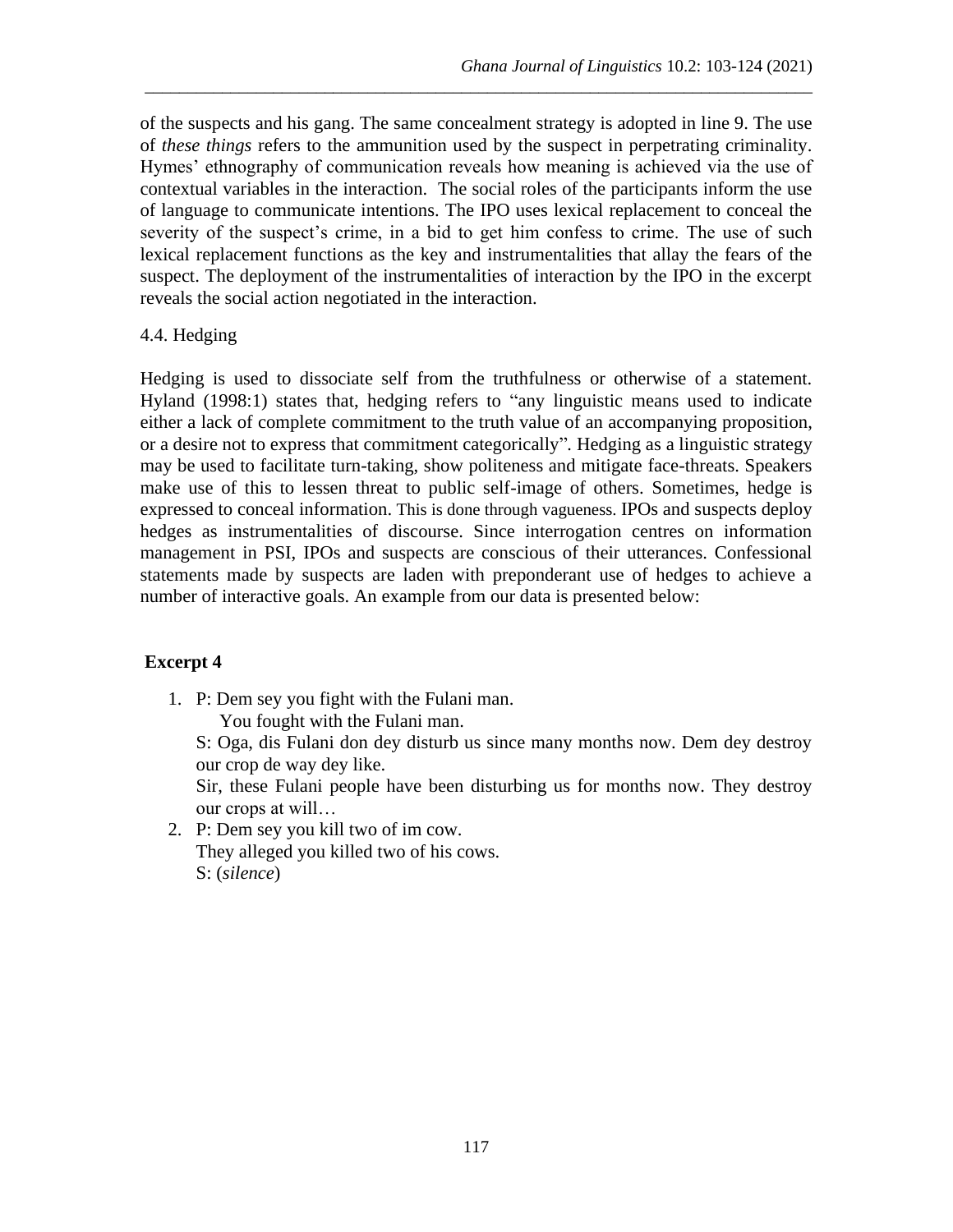\_\_\_\_\_\_\_\_\_\_\_\_\_\_\_\_\_\_\_\_\_\_\_\_\_\_\_\_\_\_\_\_\_\_\_\_\_\_\_\_\_\_\_\_\_\_\_\_\_\_\_\_\_\_\_\_\_\_\_\_\_\_\_\_\_\_\_\_\_\_\_\_\_\_\_\_\_\_

S: Na lie be that. That is a lie! 3. P: I don go where the thing happen. You don know? I have been to the scene of the crime. Do you know that? S: I no know sir. I don't know sir. 4. P: The Fulani man sey one of im cow don sick. The Fulani man told us one of the cows is sick. S: I think im dey talk lie. I guess he is telling a lie. 5. P: How? S: I no sure sey any of the cow dey sick. I am not sure anyone of the cows is sick. 6. P: Watin you mean? How do you mean? S: He talk that one to put me for trouble. He said that to implicate me. 7. P: You no hit the cow? Didn't you hit the cow?

S: Wetin I know be sey the cow no sick. All the cow dey well when I see them for farm.

As far as I know, the cow is not sick. All the cows were healthy when I saw them on the farm.

The suspect involved in this interaction was arrested for fighting a Fulani herder on his (the suspect's) farm. The suspect was also accused of hitting one of the cows. The suspect, on the other hand, accused the Fulani man of malicious damage. In the interaction above, the IPO's social act is that of alleging the suspect. He does this by establishing the fact the suspect fought with the Fulani man. The suspect, on the other hand, performs the act of denying such allegation. In a bid to further establish the suspect's culpability, the IPO affirms that he had visited the crime scene. The IPO's mention of the crime scene serves a discourse instrumentality aimed at luring the suspect to confess to crime. Instead of yielding positively to the IPO's demands, the suspect decides to hedge in a bid to achieve his interactional goal. The suspect's goal is to avoid being incriminated. In line 3, the IPO asks if the suspect is aware that he had visited the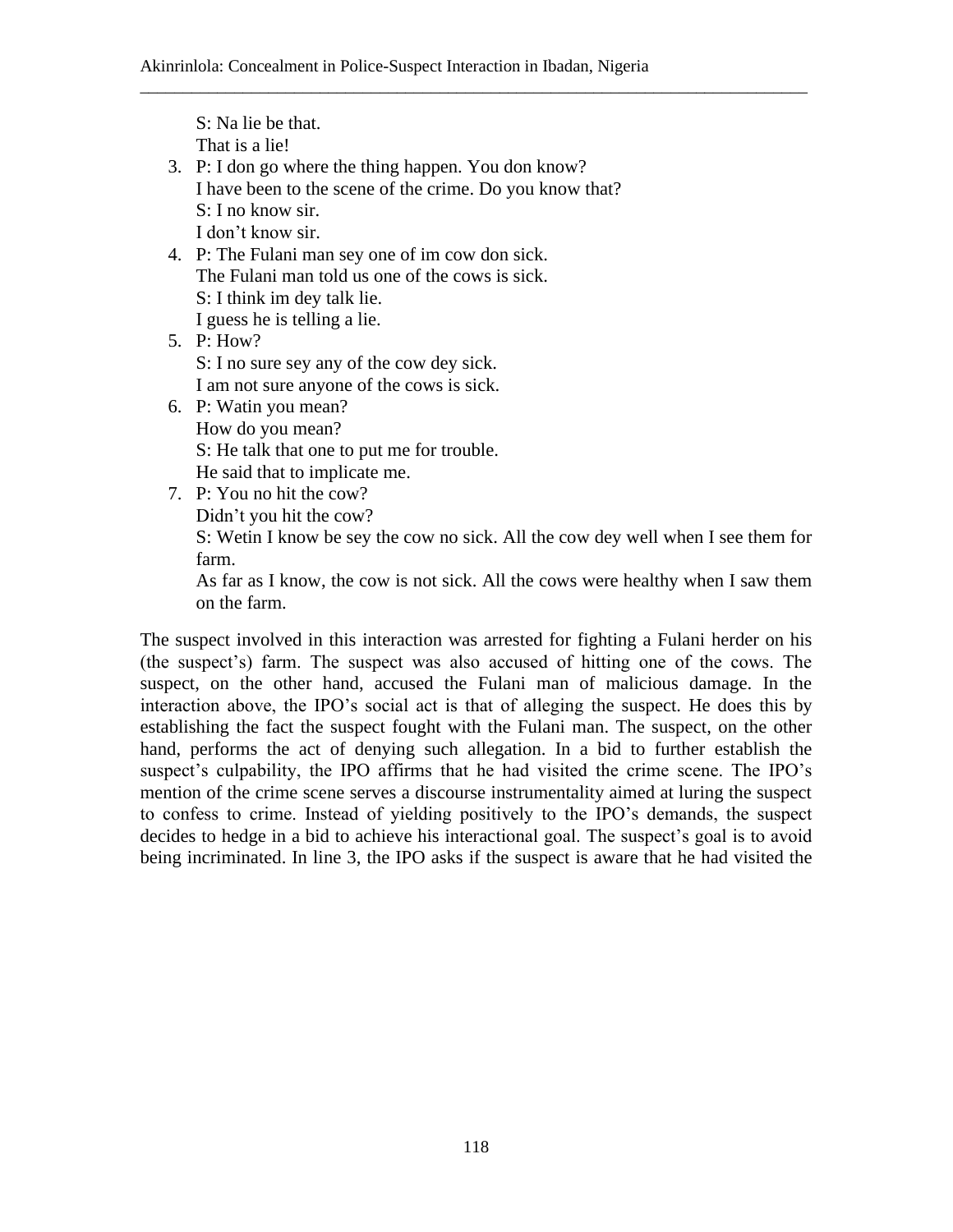crime scene. The suspect's response, *I don't know* is a deliberate hedge to express ignorance so as to escape being held responsible for the crime.

\_\_\_\_\_\_\_\_\_\_\_\_\_\_\_\_\_\_\_\_\_\_\_\_\_\_\_\_\_\_\_\_\_\_\_\_\_\_\_\_\_\_\_\_\_\_\_\_\_\_\_\_\_\_\_\_\_\_\_\_\_\_\_\_\_\_\_\_\_\_\_\_\_\_\_\_\_\_

In line 4, the IPO informs the suspect about the state of one of the cows. Instead of claiming responsibility, he says, *I guess he is telling a lie*. The use of *I guess* by the suspect expresses uncertainty towards the subject of the interrogation. It is an attempt to conceal meaning in a bid to avoid being held responsible for the crime. In line 5, the suspect further pursues his interactional goal by asserting that he was not sure if any of the cows was sick. Here, the suspect hedges to express withdrawal and ignorance. In line 7, the suspect responds, *As far as I know, the cow is not sick*. The use of *As far as I know* is a form of hedge which is aimed at dissociating the suspect from the crime committed. In line with Hymes' model of communication, the participants deploy hedges to achieve interactional goals. The suspect resorts to hedges in a bid to conceal his involvement in the crime. The suspect's use of hedges in the interaction is aimed at establishing his innocence and ignorance. The contextual use of hedges in the interaction affirms that hedges are resourceful linguistic devices used in projecting thematic issues in PSI (Farinde et al., 2015; Harworth, 2017; Sunday and Akinrinlola, 2017). This study contends that IPOs and suspect deploy hedges to express their orientation towards the subject of interrogation. Hedges function as a viable interactional instrumentality in PSI.

## 4.5. Deflection

In the course of interrogation, both IPOs and suspects sustain their turns by introducing extraneous details in their responses and testimonies. Deflection is "a communicative strategy in which a current speaker veers into some other details, which are extraneous with the goal of sustaining and holding the floor and seeking attention or registering his presence during communication" (Akinrinlola, 2016:11). Suspects adopted this strategy when IPOs confronted them with questions in the interrogation room. They deflected in their responses to achieve a number of interactional goals. An example from our data is described below:

# **Excerpt 5**

1.S: Oníṣòwò ni mí.

(I am a business man.)

2.P: Kínìtúmọ̀ oníṣòwò?

(What do you mean by business man?)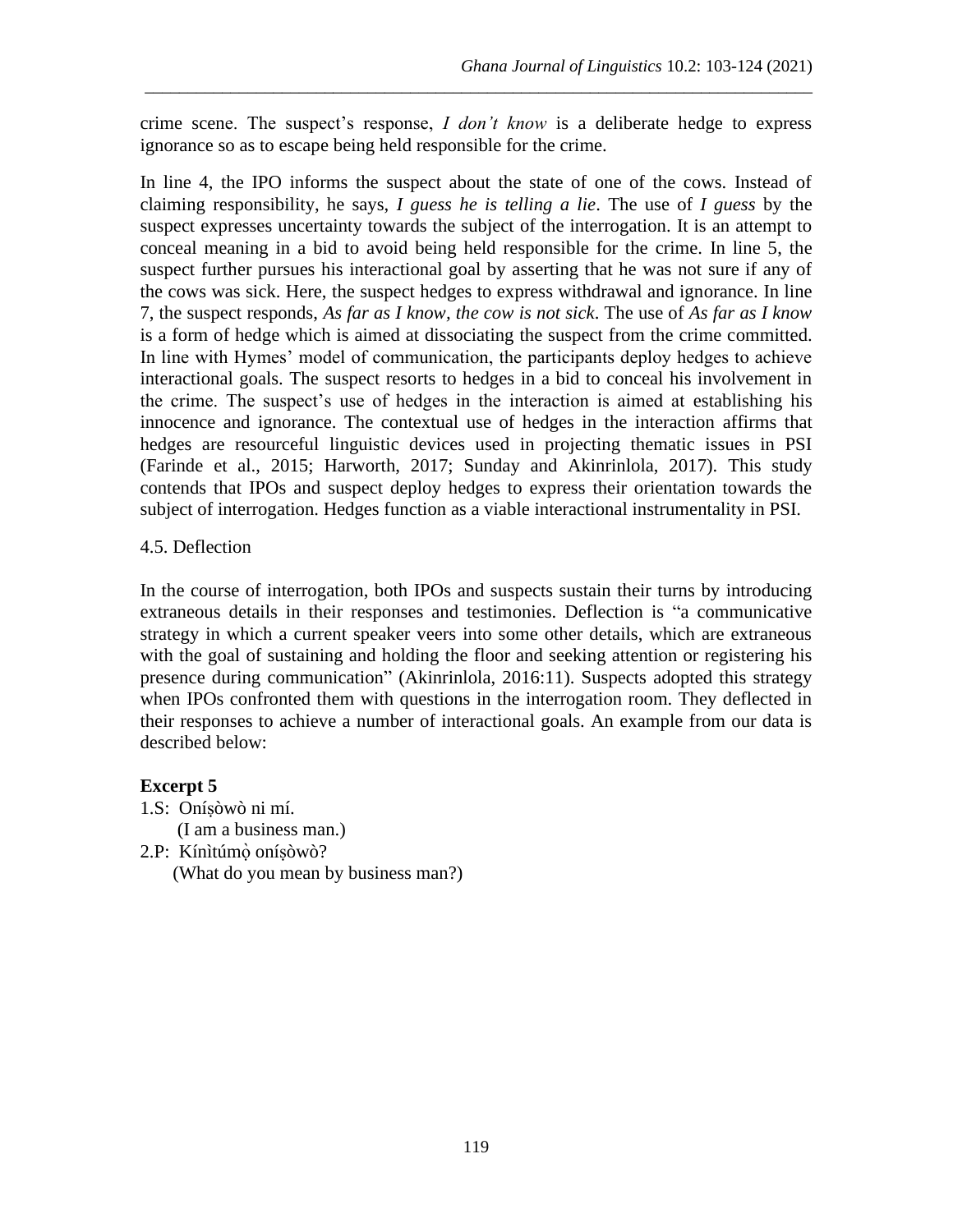\_\_\_\_\_\_\_\_\_\_\_\_\_\_\_\_\_\_\_\_\_\_\_\_\_\_\_\_\_\_\_\_\_\_\_\_\_\_\_\_\_\_\_\_\_\_\_\_\_\_\_\_\_\_\_\_\_\_\_\_\_\_\_\_\_\_\_\_\_\_\_\_\_\_\_\_\_\_

- 3.S: Mo ń ta epo rọ̀bì fún àwon oníṣòwò kékèké. (I sell crude oil to retailers.) 4.P:  $\dot{N}$ jệ òwò yẹn bá òfin mu? (Is that a legal business?) 5.P: Kí ló sún ẹ dé ìdí olè? (What led you to stealing?) 6.S: Ọ̀gá, oníwàpèlẹ́ ọkùnrin ni mí. Mi ò jalè rí láyé mi. (Sir, I am a gentleman. I have never been involved in any crime before.) 7.S: Ní àgbègbè yẹn, ọ̀pọ̀ lọpọ̀ isé ̣láabi ni àwọn ènìyàn ṣe. (Along that area, so many people perpetrate different crimes.)  $8.P: Njé o ti rí won rí?$  (Have you seen them before?) 9 S: Béè ni ògá. Mo lè mú yín lọ sí ibi tí wón fojú pamó sí. (Yes sir. I can even take you to their hideouts.) 10. P: Olódodo ènìyàn ni ẹ́ . Màá sọ fún ọ̀gá mi nípa ìwà dáadáa rẹ. (You are an honest person. I will tell my boss about your cooperation.) 11. S: Mo gbó, ògá. (Okay, sir.) 12. P: Ìgbà wo ni àwọn ìgárá ọlọ́sà yén máan sesẹ́ láabi won? (Those at the crime spot, when do they carry out this act?) 13. S: Ìrọ̀lẹ́ sátidé àti alẹ́ ojọ́rú (On Saturday evenings and Wednesday nights.) 14. P: A máa lọ síbè láìpé. Fún tìe, màá rí ògá mi láti sètò àtijáde rẹ.
- (We may need to go there in few hours' time. And as for you, I will see my boss and arrange how to prepare your bail.)

The case above is that of stealing. The suspect was arrested for engaging in illegal crude oil business. He was part of the gang that carried out the destruction of a particular pipeline. He was subsequently arrested and subjected to interrogation. In the course of the interrogation, the suspect, in a bid to sustain the interaction, creates extraneous details to engage the attention of the IPO. The participants engage deflection as a form of concealment to douse tension in the interrogation room. In line 6, the suspect's response to the IPO's question on why he ventured into crime is a form of deflection to create a positive face before the IPO. The suspect affirms, *Sir, I am a gentleman. I have never been involved in any crime before*. Such contradicting response is orchestrated to conceal the suspect's involvement in the crime. In line 7, the suspect adopts deflection as a form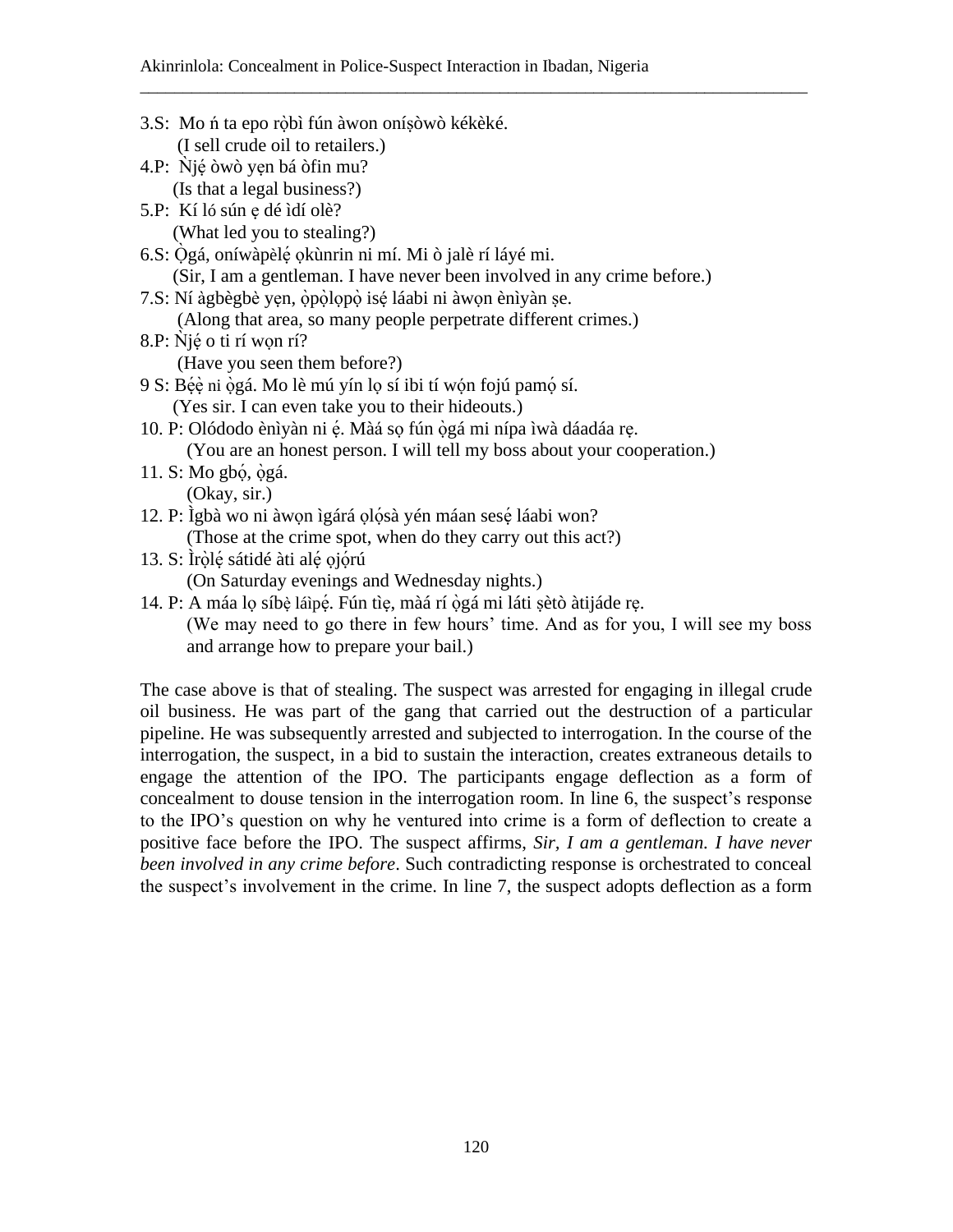of discourse instrumentality to achieve his interactional goal. He technically manipulates the interaction to foreground deflection. In a bid to pursue his interactional end, he calls the attention of the IPO to several criminal activities carried out in the area. His utterance in line 7 is a radical departure from the required responses desirous of the IPO.

\_\_\_\_\_\_\_\_\_\_\_\_\_\_\_\_\_\_\_\_\_\_\_\_\_\_\_\_\_\_\_\_\_\_\_\_\_\_\_\_\_\_\_\_\_\_\_\_\_\_\_\_\_\_\_\_\_\_\_\_\_\_\_\_\_\_\_\_\_\_\_\_\_\_\_\_\_\_

The suspect's concealment of his crime via deflection runs through lines 8 and 9 as he expresses readiness to take the IPO to the scene of the crimes. However, the IPO, in line 10, appeals to the suspect's positive face so as to elicit the needed confessional statements from him. In a bid to pursue the goal of the interrogation further, the IPO demands information on the activities of other suspects in the said area. The suspect's positive response in line 13 propels the IPO to assert that, *We may need to go there in few hours' time. And as for you, I will see my boss and arrange how to prepare your bail*. In the entire interaction, both the IPO and suspect resort to deflection to orchestrate concealment. While the IPO deflects to douse tension associated with the case being investigated, the suspect deflects to engage positive face so as to escape incrimination or reduce the charges against him. Deflection is adopted in the interaction to achieve rhetorical effect. Apart from functioning as discourse instrumentality, it connects the context of the interaction to realise interactional goals.

### **5. Implications of concealment for police-suspect interaction in Ibadan, Nigeria**

The discussions presented reveal that IPOs and suspects at the State Criminal Investigation and Intelligence Department, Ìyágankú, Oyo State, Nigeria deploy concealment in interrogation to pursue distinct institutional goals. In the sampled interactions, IPOs and suspects rely on concealment to extract confessional statements from suspects so as to evade incrimination. Concealment is a strategy for manipulating the setting and genre of the discourse. In the data presented, IPOs adopted concealment to seek suspects' co-operation during interrogation. The idea behind the use of concealment is to get suspects committed to the interaction. Besides seeking suspects' co-operation, concealment is adopted to allay the fears of suspects in the interrogation room. IPOs deploy concealment as a strategy to appeal to suspects' emotions. To boost suspects' confidence during interrogation sessions, linguistic resources are deployed to tone-down the severity of cases being investigated. The use of concealment in PSI equally reveals that the language of investigation is persuasive. IPOs engage discursive strategies to orchestrate concealment in a bid to get suspects confess without resorting to physical torture. On implications of the use of concealment by suspects, the study reveals that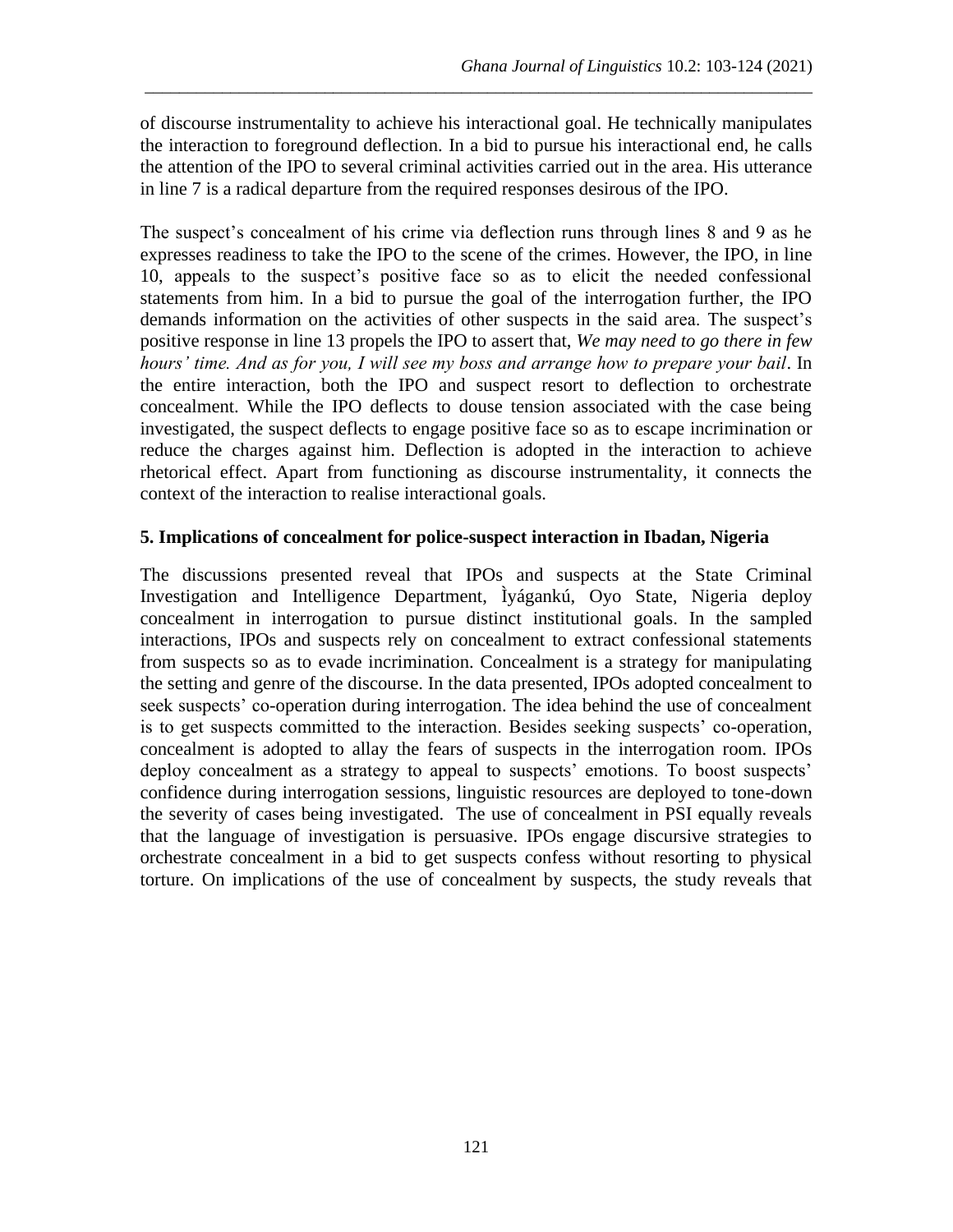suspects are significant stakeholder in PSI; they negotiate power through their manipulative deployment of linguistic resources to escape incrimination. One of such engagements of linguistic tools is the use of concealment to tone down their incriminating acts. Worthy of mentioning also is the premium placed on suspects' rights during investigation. The deployment of concealment prevents suspects' rights from being abused during PSI. Adoption of concealment as an interrogation strategy in PSI reveals that the language of police interrogation is persuasive and context-driven.

\_\_\_\_\_\_\_\_\_\_\_\_\_\_\_\_\_\_\_\_\_\_\_\_\_\_\_\_\_\_\_\_\_\_\_\_\_\_\_\_\_\_\_\_\_\_\_\_\_\_\_\_\_\_\_\_\_\_\_\_\_\_\_\_\_\_\_\_\_\_\_\_\_\_\_\_\_\_

### 5.1. Conclusion

This study reveals that concealment is an effective strategy for managing confessional statements in PSI. Concealment strategies function as veritable devices used for negotiating motivations and ideologies in PSI. IPOs and suspects resort to the use of concealment to achieve a number of discursive effects during interrogation sessions. This study has engaged an investigation of concealment in PSI in Ibadan, Nigeria. It reveals the contextual import of concealment as a discursive practice in police interrogation. Of particular concern in the study is how the orientations of participants (IPOs and suspects) are communicated and negotiated via concealment. The study identifies that PSI is premised on information management. Managing information is crucial to crime investigation. The study's adoption of Dell Hymes' EOC as theoretical model reveals how contextual variables function in orchestrating concealment in PSI. In accordance with the objectives of the study, attention was on the linguistic devices adopted in negotiating concealment and its implication for police communication (interrogation). The study reveals that IPOs deployed concealment through the use of veiling, jargonisation, lexical replacement, hedging and deflection. These concealment strategies are geared towards excluding, withdrawing, dousing tension, seeking co-operation, boosting confidence and extracting confessional statement from suspects with minimal input. The findings of this study are relevant in teaching the discursive practices involved in negotiating confessional statements in PSI. In addition, the study extends the frontiers of knowledge in PSI; an engagement of concealment in PSI improves an understanding of how police interrogation works. The study suggests that further research could focus on comparative investigation of concealment in PSI and civil cases.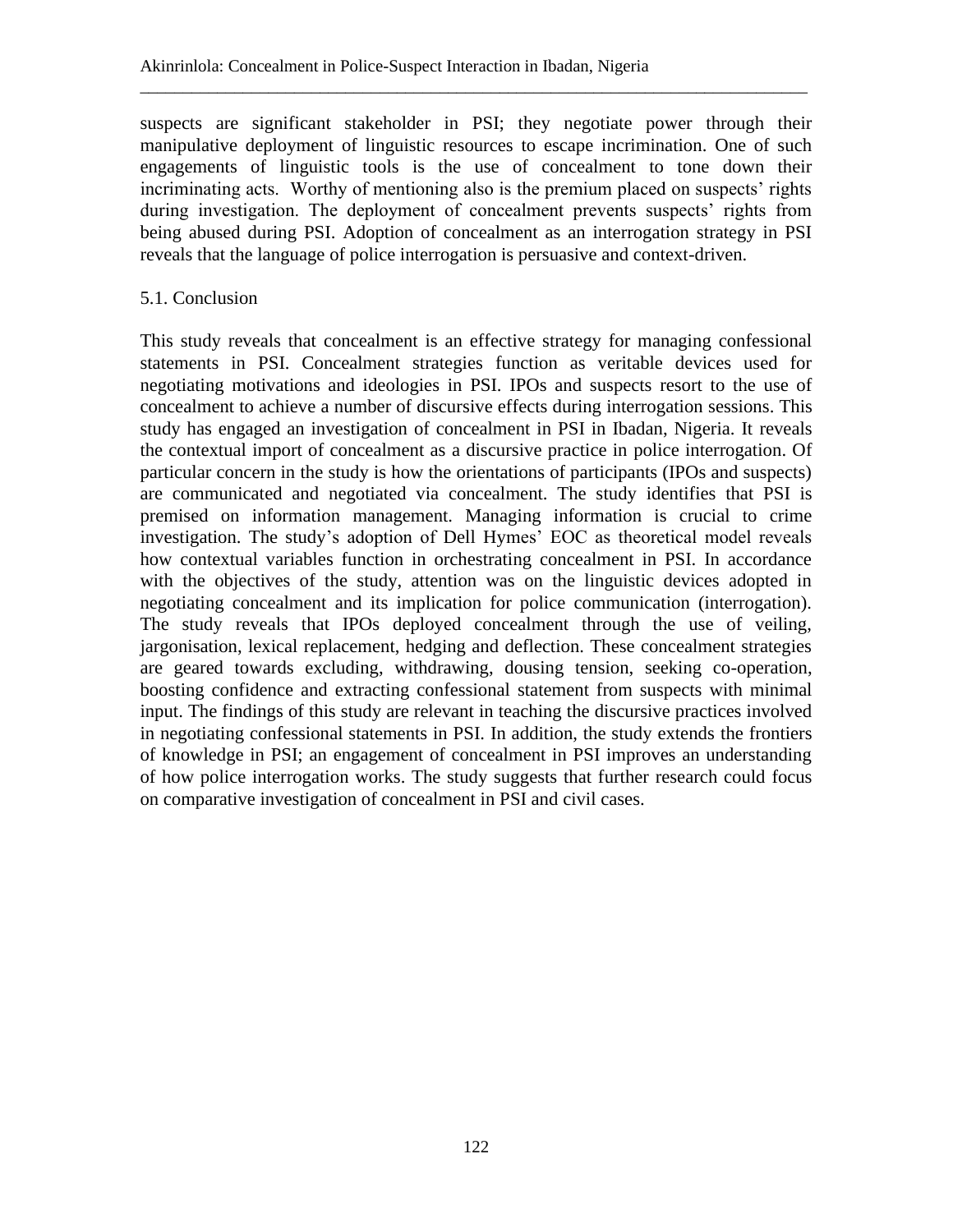#### **References**

Abe, Allison and Brandson, Susan. 2014. "Building and Maintaining Rapport in Investigative Interviews". *Police Practice Research.* 15(3): 207-220.

\_\_\_\_\_\_\_\_\_\_\_\_\_\_\_\_\_\_\_\_\_\_\_\_\_\_\_\_\_\_\_\_\_\_\_\_\_\_\_\_\_\_\_\_\_\_\_\_\_\_\_\_\_\_\_\_\_\_\_\_\_\_\_\_\_\_\_\_\_\_\_\_\_\_\_\_\_\_

- Ajayi, Temitope. and Akinrinlola, Temidayo. (2020). "Import of Laughter in Police-Suspect Interaction: A Multi- Modal Analysis." Manuscript Accepted for Publication in *African Journal of Criminology and Justice Studies.* 13 (2), 45-60.
- Akinrinlola, Temidayo. 2019. "Deixis as a Discourse Strategy in Police-Suspect Interaction in Ibadan, Nigeria". *Journal of English Scholars' Association of Nigeria* (JESAN). 21(2): 49-60.
- Akinrinlola, Temidayo**.** 2017. "Deception in Police-Suspect Interaction in Ibadan, Nigeria" *Journal of Pan African Studies* 10 (1): 1-21.
- Akinrinlola, Temidayo. 2016. "Discursive Elicitation and Response Strategies in Police-Suspect Interaction in Ibadan, Nigeria". PhD Thesis. Department of English, University of Ibadan, Ibadan, Nigeria.
- Asya, Akan. 2013. "Linguistic Manipulation: Definition and Types." *International Journal of Cognitive Research Science, Engineering and Education*. 2(1): 11-23.
- Baron, Jonathan. 2003. "Value Analysis of Political Behavior- Self-interested: Moralistic: Altruistic: Morals." *University of Pennsylvania Law Review* 151(1): 1135-1167.
- Aziz, Rana and Abbas Al-Deleimi. 2018. "The Pragmatic Strategies of Concealment in Bush's Speech of Announcing War against Iraq in 2003." *International Journal of English Linguistics*. 8 (4): 215-225.
- Carter, Elisabeth Kate. 2009. "Police Talk: An Investigation into the Interaction of the Officer and the Suspect in the Police Interview." *International Journal of Speech Language and the Law.* 16 (1): 23-45.
- Clark, Herbert. 1992. *Areas of Language Use*. London: University of Chicago Press.
- Ekman, Paul. 1985. *Telling Lies: Clues to Deceit in the Market Place, Marriage and Politics*. New York: WW Norton.
- Farinde, Raifu, Olajuyigbe Oluranti, and Adegbite, Mathew. 2015. "Discourse Control Strategies in Police-Suspect Interaction in Nigeria." *International Journal of English Linguistics.* 5 (1) :1-13.
- Fyke, Jeremy. 2014. "Words as Camouflage. Research at Marquette. Retrieved from https:llmed on 21 st August, 2019.